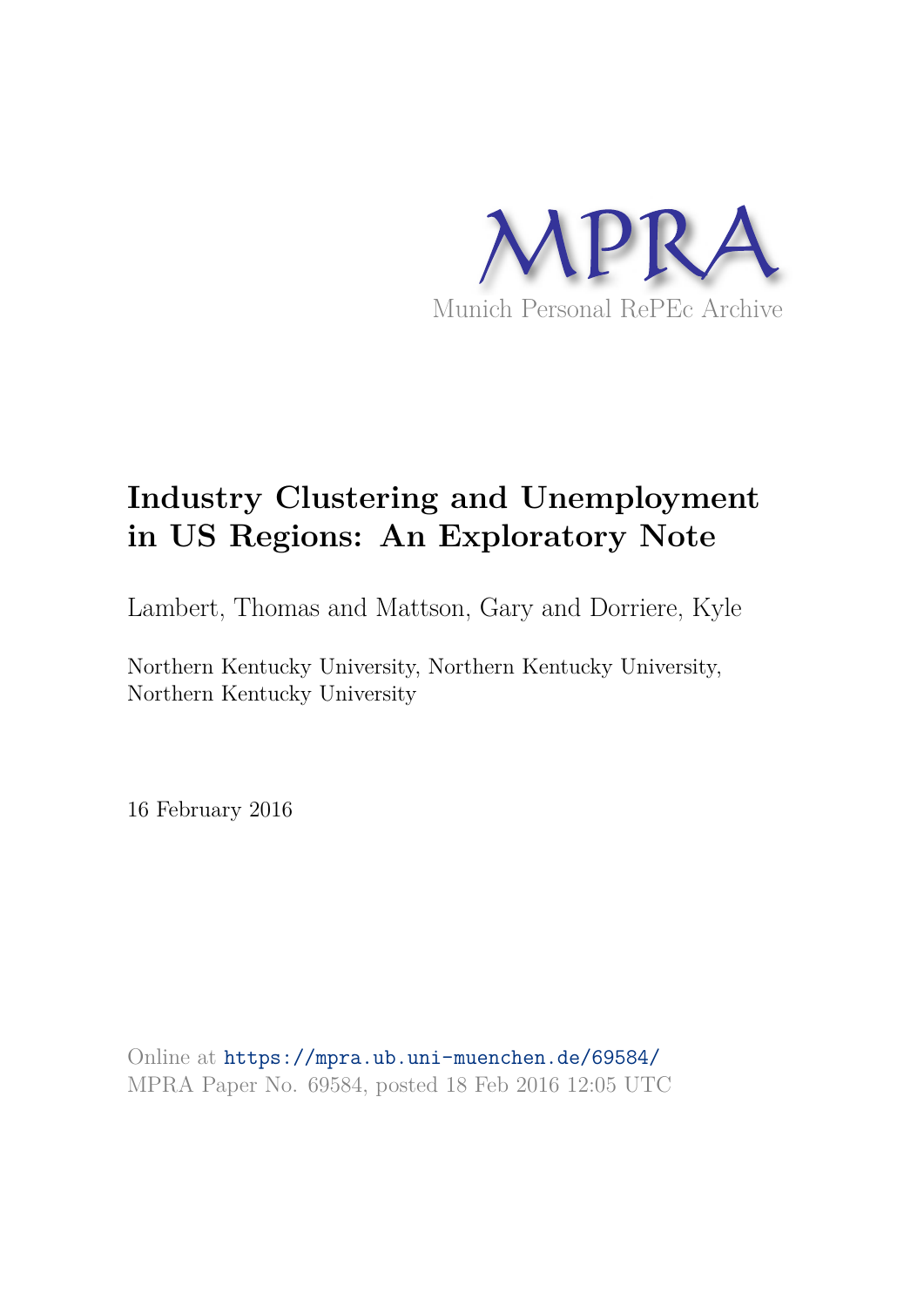## **Industry Clustering and Unemployment in US Regions: An Exploratory Note**

By

Thomas E. Lambert, PhD Department of Political Science, Criminal Justice, and Organizational Leadership MPA Program 424E Founders Hall Northern Kentucky University Highland Heights, KY 41099 859-572-5324 [Lambertt1@nku.edu](mailto:Lambertt1@nku.edu)

Gary Mattson, PhD Department of Political Science, Criminal Justice, and Organizational Leadership MPA Program Northern Kentucky University Highland Heights, KY 41099 859-572-7656 [Mattsong1@nku.edu](mailto:Mattsong1@nku.edu)

And

Kyle Dorriere MPA Student Department of Political Science, Criminal Justice, and Organizational Leadership MPA Program 424E Founders Hall Northern Kentucky University Highland Heights, KY 41099 [Dorrierek1@nku.edu](mailto:Dorrierek1@nku.edu)

February 2016

Acknowledgement: The authors would like to acknowledge the kind support of a Northern Kentucky University College of Arts and Sciences Professional Development Award, which helped to make dissemination of this paper possible.

**JEL Codes**: R11, R12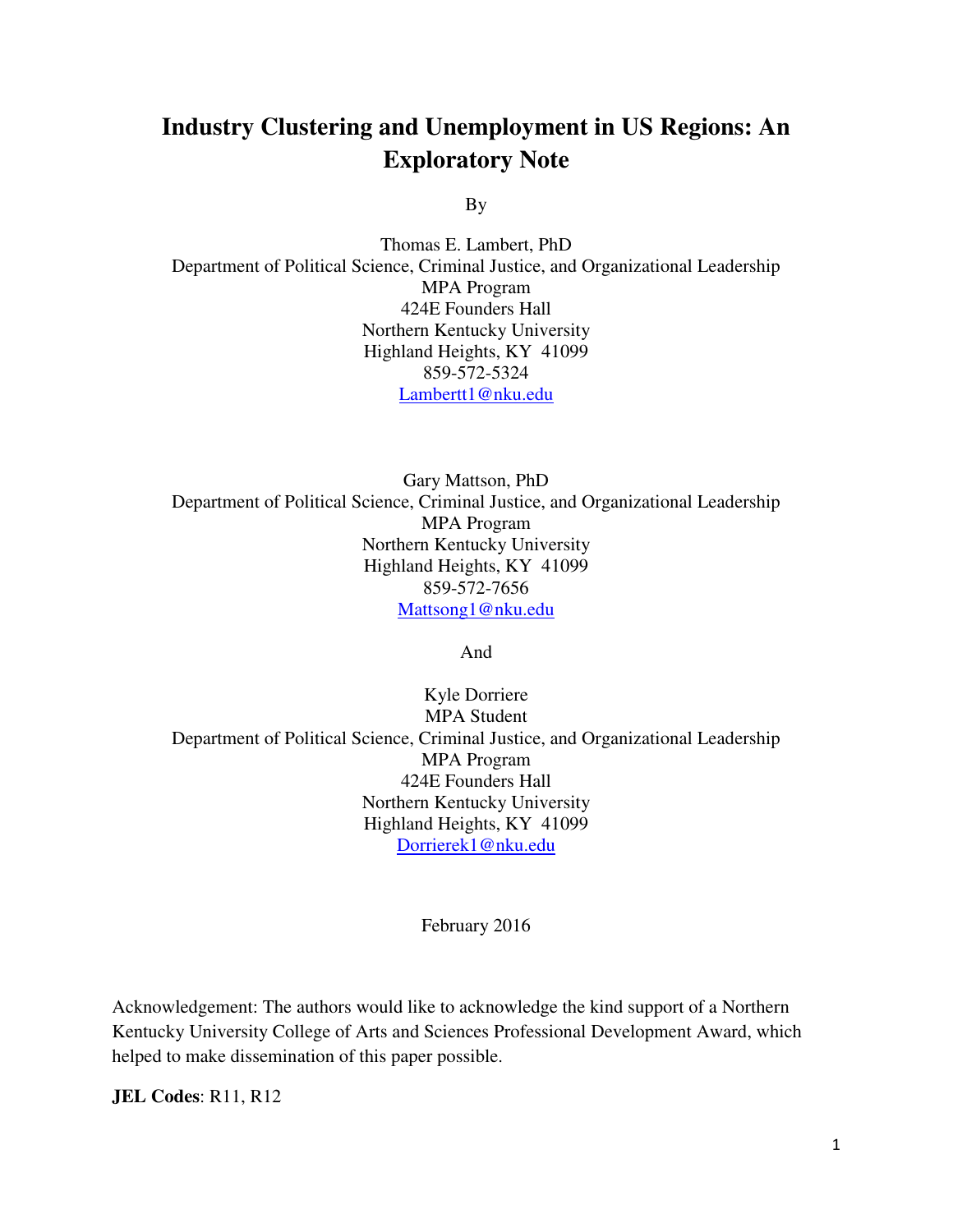#### **Abstract**

 Much has been written by various scholars and practitioners over the years about the benefits of industrial clustering, whether the clustering revolves around mature industries or around new and innovative industries (innovation clustering). The benefits of such clustering or local agglomeration economies supposedly include greater regional exports, greater employment growth, greater payroll growth, and greater new business establishment creation, among other impacts. However, the work for this research note has not uncovered much if any literature on how agglomeration affects United States regional unemployment rates. In general, greater clustering is associated with lower US metro area unemployment rates on average, although this depends upon how one defines a cluster. Additionally, most growing industrial and innovation clusters over the last two decades or so require highly educated and skilled workers. Since most of the unemployed at any given time tend to be less educated and less skilled than most workers on average, local and state economic development policies that focus on clustering must be careful in targeting lower unemployment rates as a policy goal or outcome. On the other hand, greater clustering and greater industry concentration do not seem to be associated with greater levels of unemployment during stagnant economic times as some may expect. That is, it does not appear that diversity of industry has an advantage over industry clustering and concentration in bad economic times. Finally, the arguments that decentralized or local economic development planning is better for the macroeconomy than centralized planning at the national level is discussed in light of the results for industrial clustering found in this paper.

**Key words:** agglomeration economies, economic development, industrial clustering, and urban economics.

**JEL Codes**: R1, R3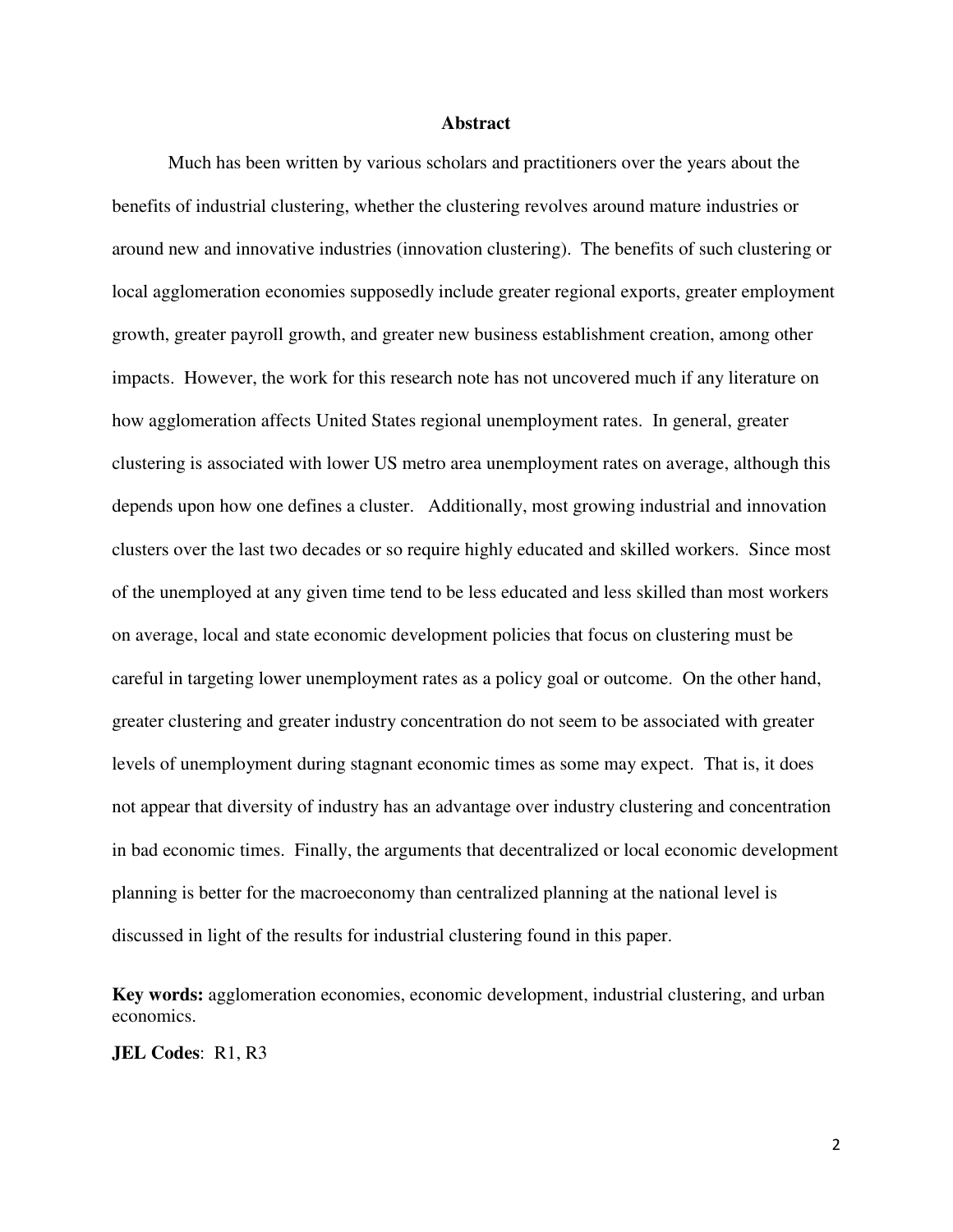#### **Introduction**

 The concept of economies of agglomeration or clustering is a key concept in the field of urban and regional economics. It refers to the fact that in a city or region firms of similar or complementary industries tend to locate together in close proximity so as to benefit from a common labor pool with industry specific skills and to benefit from a pool of suppliers and/or distributors so as to obtain economies of vertical integration (O'Sullivan 2012). More specifically, this form of economies of agglomeration is called economies of localization. Even though sometimes competitors, firms in the same industry can enjoy productivity and efficiency gains that would not exist elsewhere if they were located away from their counterparts. The significant gains in output and productivity due to such clustering is a key determinant of regional economic growth and size as successful industries grow and hire more employees in a region. Such was the case for the Detroit, Michigan region during the growth stage of the auto industry in the US, and is currently the case for Silicon Valley in California as the computer and information technology industries continue to grow.

Ever since the publication of Michael Porter's seminal work *The Competitive Advantage of Nations* (1990) and his subsequent works on regional competitive advantage (1998,2003a, 2003b), local economic development writings, both scholarly and non-scholarly, have joined Porter's lines of analysis and reasoning on the benefits of industrial clustering policy. They have argued that greater industrial clustering or agglomeration for existing industries or newly emerging industries and/or for entrepreneurs can lead to greater employment growth and wages in a region, all else held constant (Kresl and Singh 1994, 1999 and 2003, National Governors Association 2002, De Blasio and Di Addario 2005, Kresl 2007, Muro and Fikri 2011, Chatterji, Glaeser and Kerr 2013, Gittel, Sohl and Tebaldi 2014, among many others). In these papers,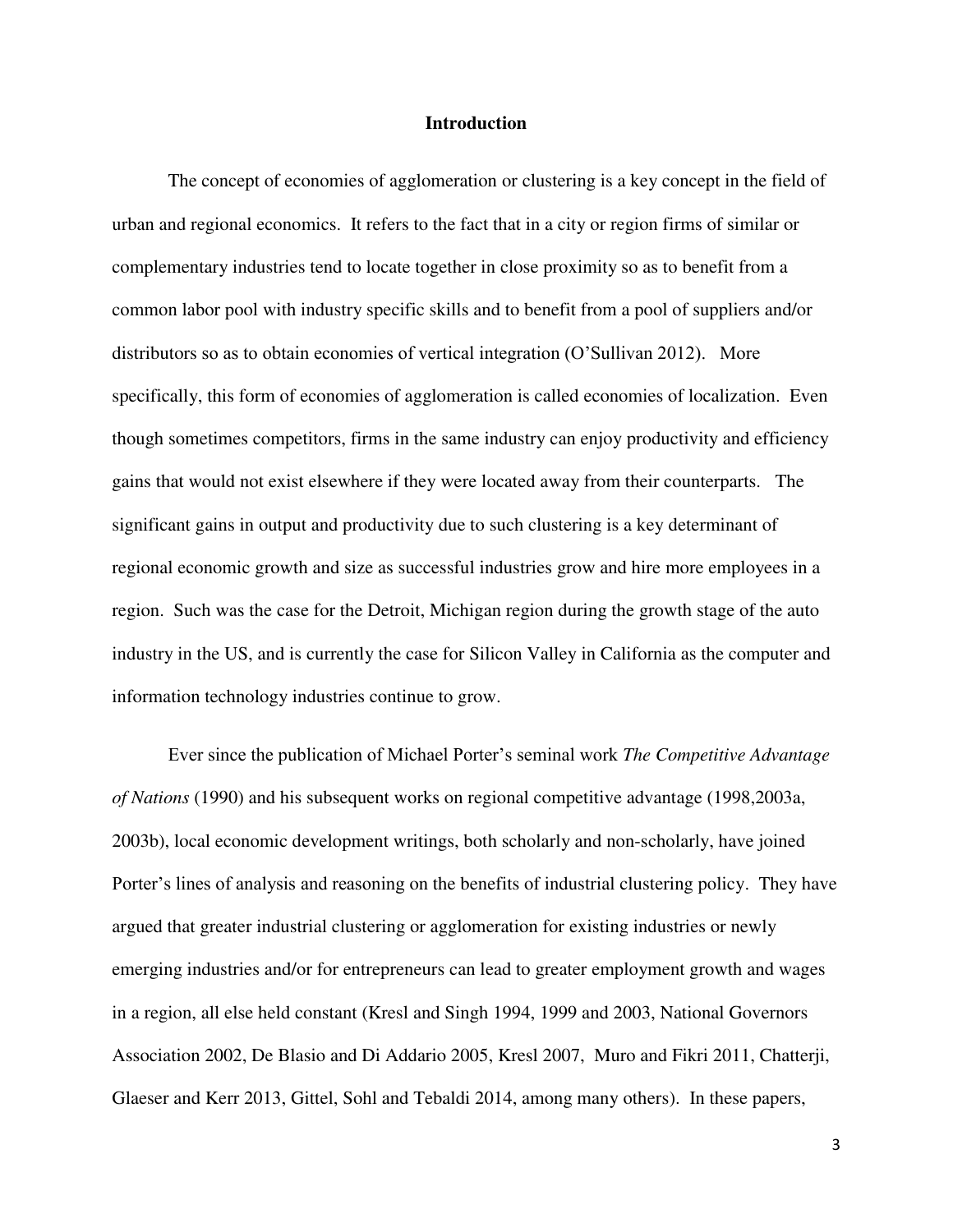there are often explicit or implicit arguments for policies that promote some type of industrial clustering, although specifics with regard to what type of planning for clustering should be done or which types of specific incentives should be offered are often not mentioned.<sup>1</sup> Instead policy makers at the regional level are informed that clustering is important and should be of paramount importance in regional economic development planning. Recently, the Obama administration began initiatives to help regional economic development where industry clustering benefits are an explicit goal of federal economic development policies (White House 2011).

 Some papers have noted that clustering can be enhanced by coordinating industry development efforts among local governments and by getting out information to firms that could benefit from locating or participating in an industry cluster. (Rodreiquez-Clare 2005). Others emphasize the role of entrepreneurs in cluster success (Feldman, Francis and Bercovitz 2005). Eion O'Leary (2015) believes that much of Ireland's clustering success and later failure occurred because Ireland made itself a tax haven for larger corporations (Apple, for example), made itself attractive for foreign direct investment (FDI), pursued "beggar thy neighbor policies", and had a highly educated workforce which led to high tech job growth. In the 1990s, the nation decided to use government policy to promote clustering in order to mimic US success in the information and computer technology sector. Ireland's successful clustering or economic development was not so much due to indigenous business development but mostly due to the EU membership and the "beggar thy neighbor" policies according to O'Leary. He believes that too many industries focused on rent seeking activities in which they tried to extract favorable government policies.

<sup>&</sup>lt;sup>1</sup> See for example "Kentucky's Target Industry Sectors" by EMSI and Maher and Maher(2011). This consultant's report does a good job of identifying the state's industry clusters and making future industry growth projections but does not really recommend to policy makers how to promote or grow the clusters.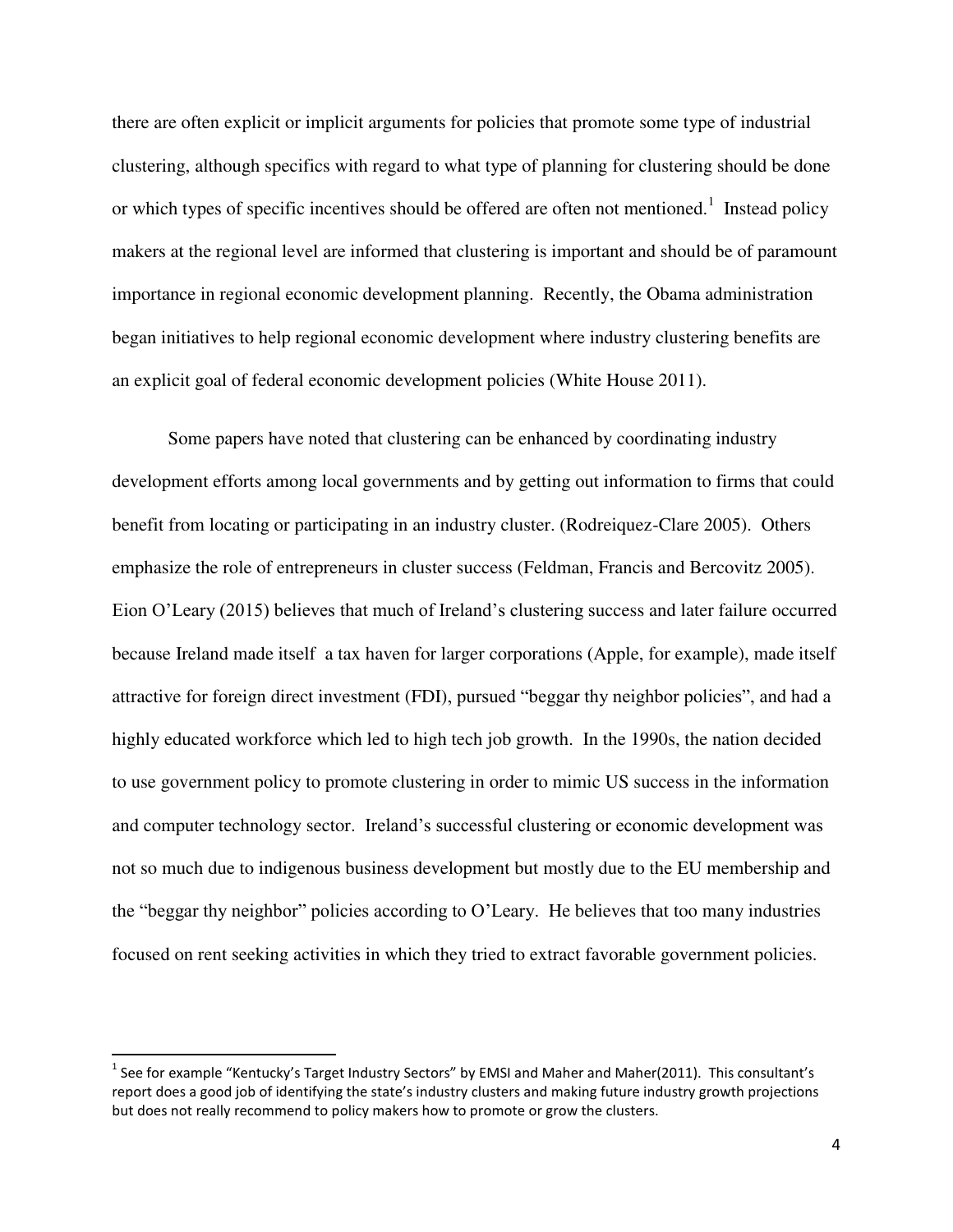For France, Martin, Mayer and Mayneris (2014) find that clustering does not help exporting firms that much when it comes to periods of economic downturns because the largest firm in the cluster suffers the most during recessions. They also find mixed results on cluster productivity impacts and the effects of government cluster policies in France (2011a, 2011b). Meanwhile, for the United Kingdom, Devereux, Griffith and Simpson (2007) find that government grants to promote and assist firm location to enhance clustering in urban areas has a mild impact, although the economic benefits of co-location tend to outweigh grant amounts.

 William B. Beyers (2013a, pages 242-246) finds using correlation coefficients that at the state level, during and shortly after the Great Recession, greater clustering in construction, manufacturing, transportation, government and services are moderately associated with lower state unemployment rates whereas business services are associated with greater unemployment rates. The latter may be occurring according to him because of a dramatic fall in finance, insurance and real estate industries in the US after the recession started. However, most consider a job market a metro region, not a state (O'Sullivan 2012). Using cluster analysis, he also finds in another research piece (2013b) that states with more diverse economies have lower unemployment rates on average, although some of his results seem to contradict his other findings. He also explains that he did not choose to analyze metropolitan level industry and unemployment numbers because of data suppression at the industry level for many metro regions.

Yet in the course of performing research for this paper, no studies have been found that empirically document the impact of greater clustering on the *unemployment* rates of metro

5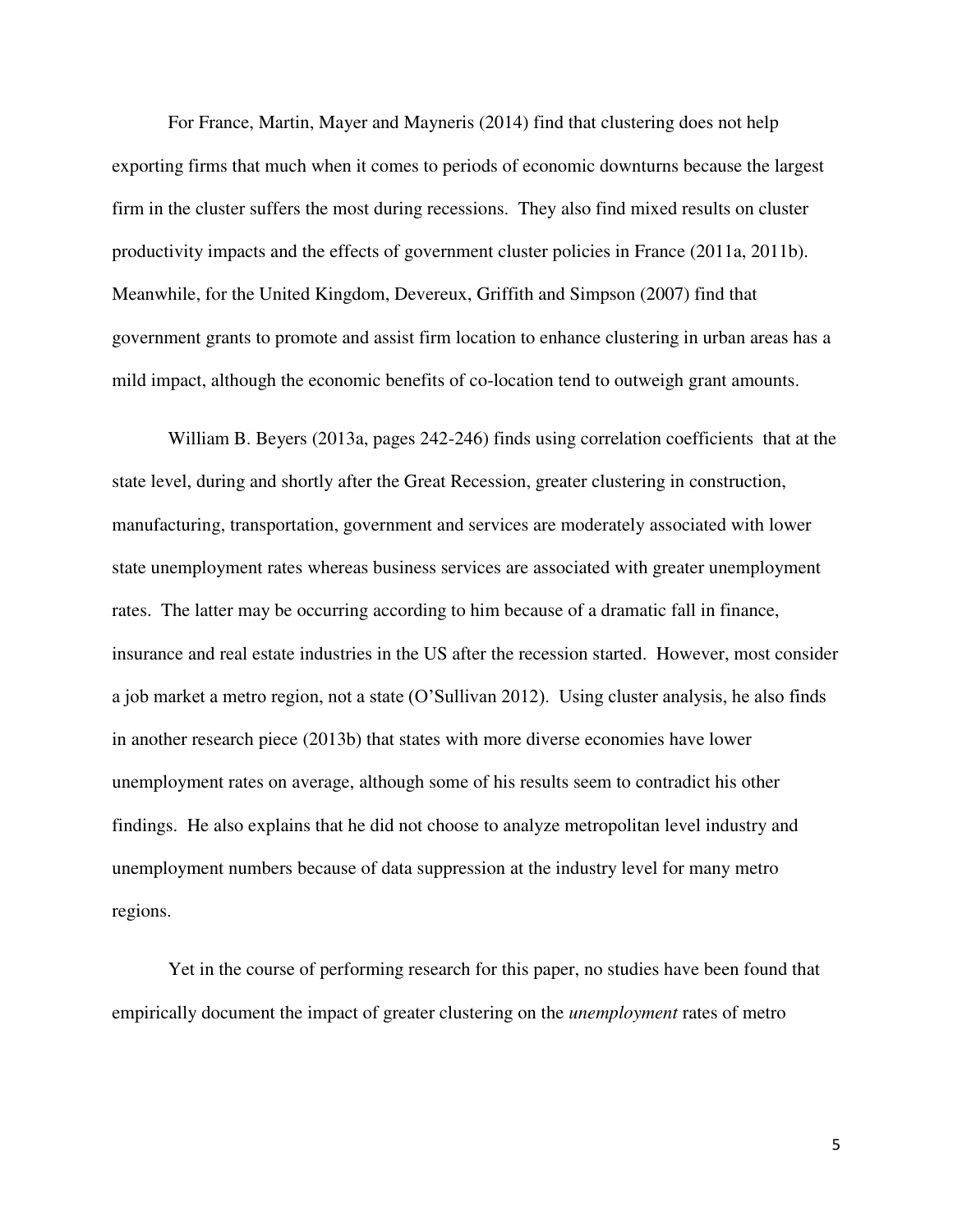regions in the United States.<sup>2</sup> It is important to point out that gains in regional employment do not immediately and necessarily translate into proportional decreases in an area's unemployment rate. Many times, the new jobs created are filled by those currently working or those who move in from outside of the region (Bartik 1991, Persky, Felenstein and Carlson 2004). Some regions also suffer from greater degrees of structural unemployment than others. Structural unemployment exists where there is a large number of unemployed whose skills are obsolete because the industries in which they worked have dramatically shed jobs in the area or have left the region completely. These unemployed workers often do not derive much benefit from new jobs in newer industries that are created in a locale (Blair 1995). Therefore, higher than normal unemployment rates possibly can persist in a region which has seen the loss or decline of one or several key industries even as there are gains in local job growth. Although the literature on the benefits of clustering do not explicitly mention clustering as a way to address regional unemployment, the emphasis on clustering as a way to accelerate employment growth can be considered as implying that clustering can indirectly solve local unemployment problems, especially if regional job training and human capital investments can be done in such a way to help the unemployed get jobs in the clustered industries, which is a policy often recommended (e.g., National Governors Association 2002).

On the other hand, during periods of economic downturn or stagnant economic growth, a large degree of regional industrial concentration, especially in industries with mature or declining markets, can translate into higher unemployment levels for a metro area, all else held constant. Although the benefits of clustering imply lower unemployment rates, an area which

<sup>&</sup>lt;sup>2</sup> Spencer, Vinodrai, Gertler, and Wolfe (2010) show a statistically significant and inverse relationship between industry clustering and unemployment rates for Canadian regions, although they use a different method for defining industry clusters than that conventionally used.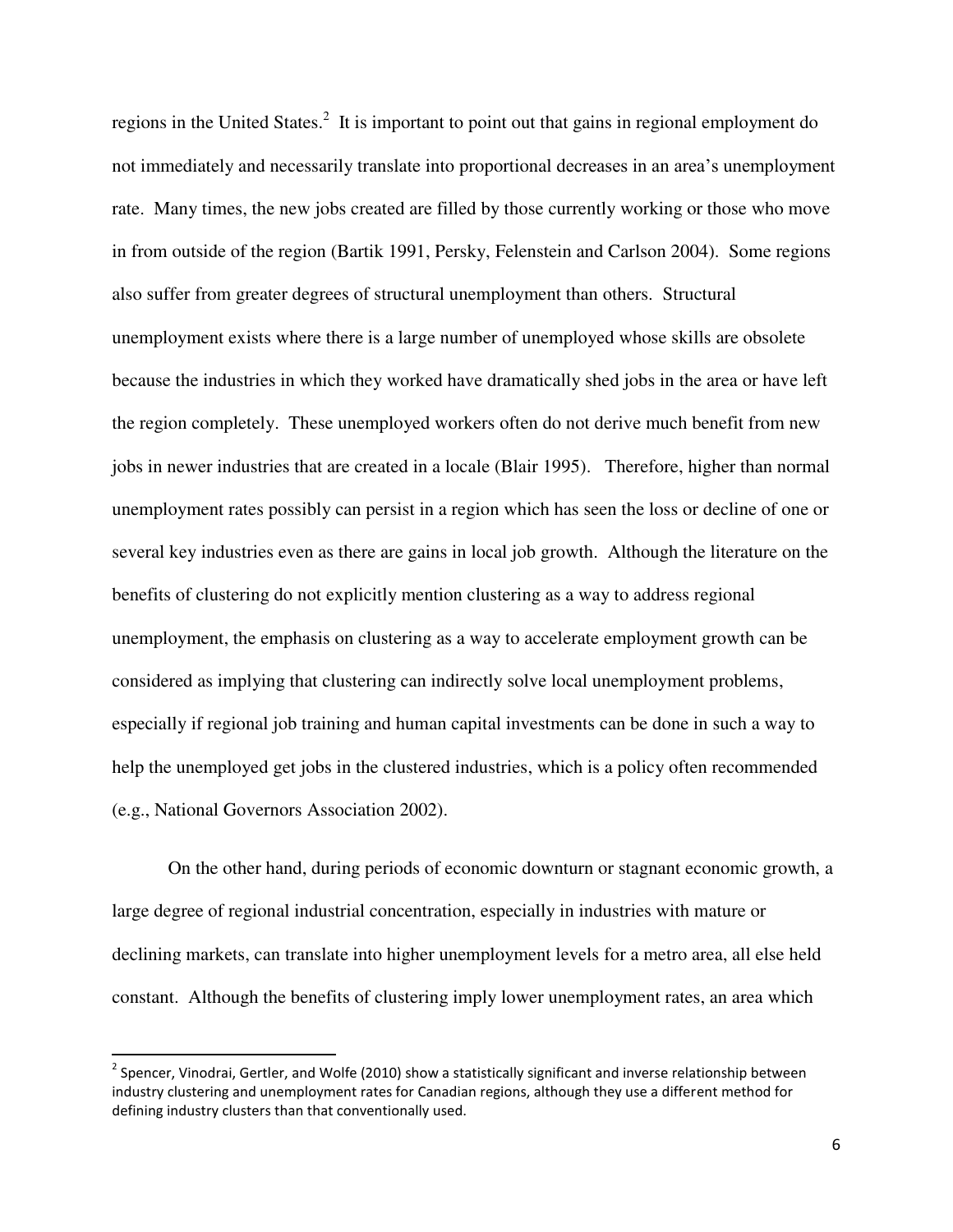has too much concentration in one or a handful of industries (e.g., Detroit or Gary, Indiana with steel making) could end up with an abnormally high level of unemployment during a recessionary period. Therefore, the impact of a high degree of clustering can be uncertain with regard to the unemployment rates of different regions.

This paper proceeds as follows. In the next section (Methods), bivariate relationships between the IUPU clustering data and the employment growth and unemployment rates for metro and micro regions in the US are examined. Next, additional variables are added to the IUPU data to see if after controlling for these variables clustering effects are statistically significant. Then, CBP data is used to construct a cluster index for the years 2007 to 2013 for 50 major US metro regions to which additional variables are added for form panel data to test for agglomeration effects on the unemployment rates for these regions over 2007-2013. After the Methods sections, the data analysis results are discussed, which is then followed by a concluding section which makes policy recommendations and recommendations for further research.

#### **Methods**

 This paper primarily used two databases for indicators of industry clustering. One was from the Indiana Business Research Center at Indiana University and the Purdue (University) Center for Regional Development and funded by the US Economic Development Administration titled "Innovation in American Regions: Tools for Economic Development" [\(http://www.statsamerica.org/innovation/](http://www.statsamerica.org/innovation/) ). The database 1) classifies employment, payroll and establishments in US metropolitan and micropolitan regions according to whether they are in one of seventeen industry clusters such as mining, energy, manufacturing (a "super-cluster"), etc.; and 2) has "innovation index" scores for different US metro regions according to the metro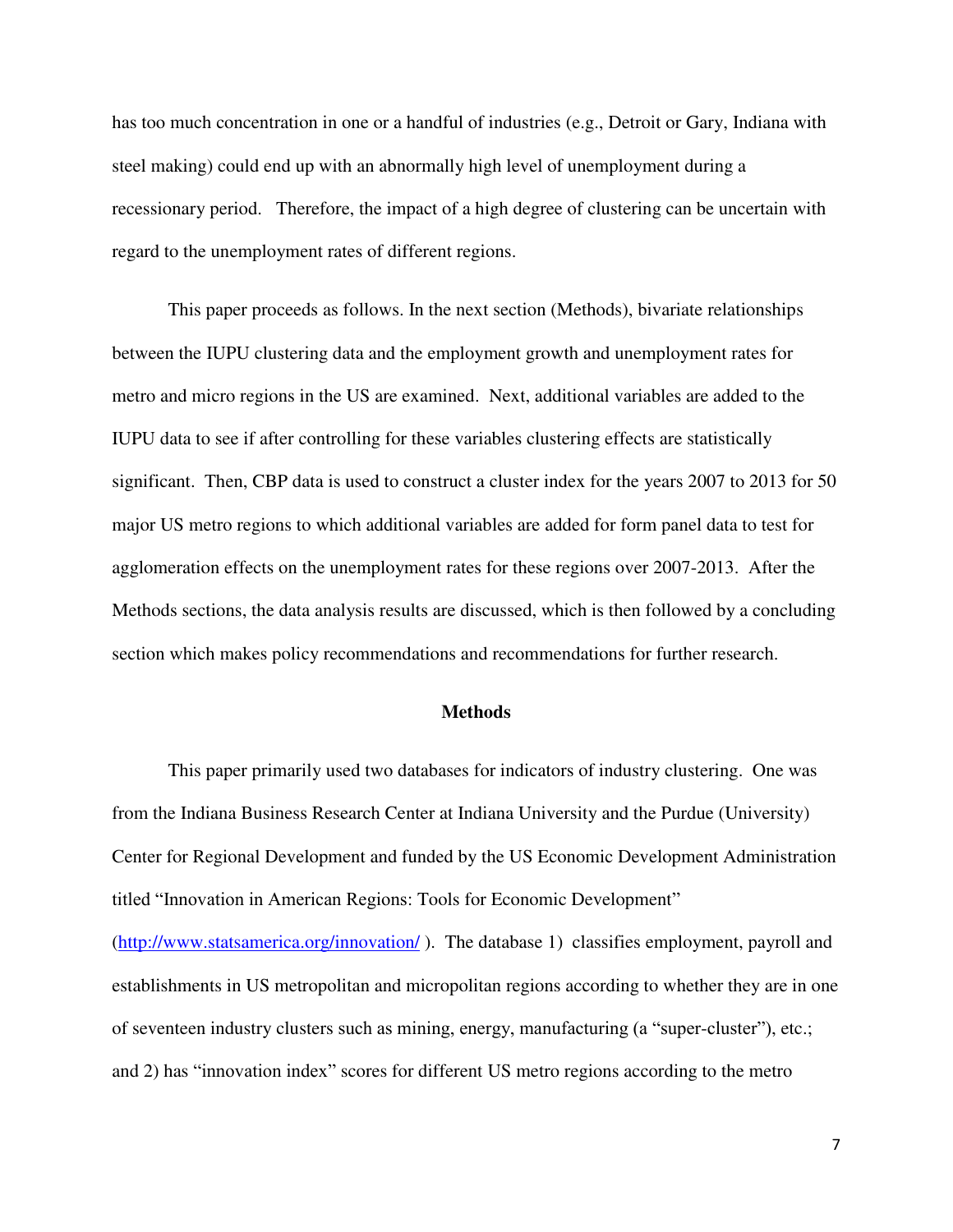area's level of human capital, research and development, economic dynamics<sup>3</sup>, productivity and employment, and economic well-being<sup>4</sup>

[\(http://www.statsamerica.org/innovation/innovation\\_index/weights.html](http://www.statsamerica.org/innovation/innovation_index/weights.html) ). The database also has data on employment gains in each region from 2012 to 2013. The clustering data from 2011 are matched against the metro or micro area's average unemployment rate from 2010 to 2012 (US Bureau of Labor Statistics, Local Area Unemployment Statistics) and employment growth from 2012 to 2013. The Innovation Index scores from 2010 are matched with metro area unemployment rates from 2010 (Local Area Unemployment Statistics). These years are post the Great Recession period of December 2007 to June 2009. The greater the degree of industry clustering and the greater the degree of innovation in a metro or micro area, one would expect, given the literature on industry clustering and all else held constant, that employment growth should be higher, and unemployment should be lower on average. A drawback of the Indiana and Purdue University (IUPU) database, however, is that the same metro regions are not used each year which hinders the formation of a panel dataset. The year 2011 was chosen because it had the most comprehensive list of metro areas among all the years in the dataset.

 The other database is the US Census Bureau's County Business Patterns (CBP) [\(http://www.census.gov/econ/cbp/\)](http://www.census.gov/econ/cbp/) from which a cluster index based on location quotients for major industry classes was calculated for the largest 50 metro areas in the US for the years 2007- 2013. The location quotients (LQs) for each major industry were summed to form an overall industry concentration index. These could also be interpreted as an export index as well. The largest 50 were chosen because these had full data disclosure for each industry. That is, there

 $\overline{a}$ 

 $3$  A measure of local business climate such as, for example, the availability of research and development funding (Slaper and Justis, 2010).

 $<sup>4</sup>$  Factors such as per capita income, earnings, etc. (Slaper and Justis, 2010)</sup>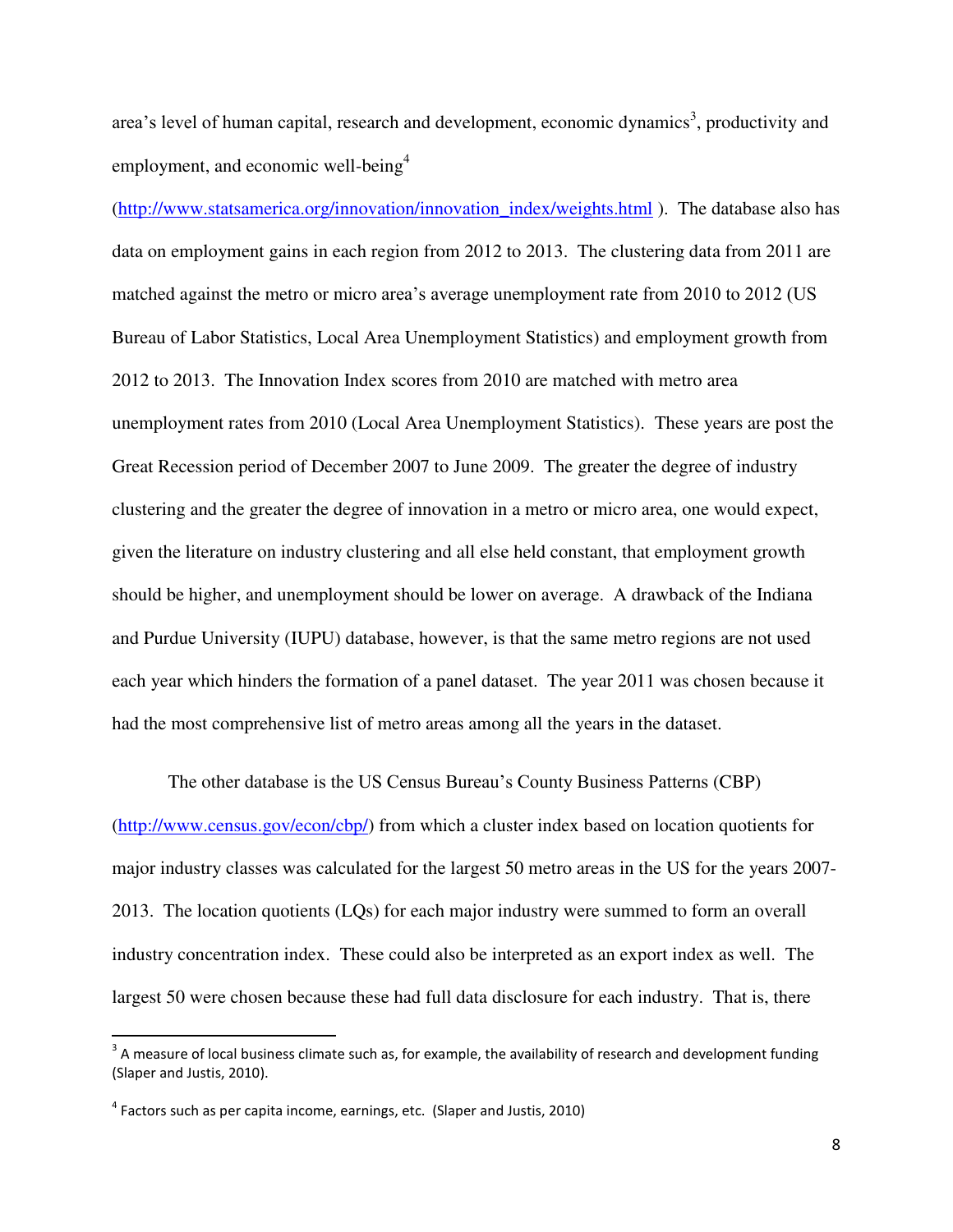were no missing values for the major industries whereas it was possible for smaller MSAs. Additionally, the indices for these 50 regions were calculated for the years 2007 to 2013 to form a panel dataset so as to look for any clustering impacts on unemployment rates over time, especially before, during and after the Great Recession.

#### *Bivariate Analysis*

l

#### (Insert Figures 1, 2, and 3 around here)

 First, the relationship between the different degrees of clustering and employment growth are examined using the Indiana University and Purdue University (IUPU) data. Figure 1 shows the relationship between the number of employees in clusters as a share total employment in a metro area in 2011 and the percentage change in employment in the metro/micro area from 2013 to 2014.<sup>5</sup> The independent variable is not statistically significant at  $\alpha$  < 0.05. In looking at the graph, there appears to be a very weak relationship between employment growth and industry clustering as of 2011 over the period August 2013 to 2014 for the 366 regions for which there is data. The r-squared value for the linear trend equation underscores this as its value is less than 1%.

 Next, the portion of payroll classified as being part of an industry cluster is used to predict regional employment growth. Figure 2 shows no relationship between these two variables, and the independent variable is not statistically significant at  $\alpha$  < 0.05.

 Finally, the percentage of establishments classified as being part of an industry cluster is used as a predictor of employment growth. The scatterplot shown in Figure 3 suggests the

 $^5$  The portions for industries classified as "super-clusters" are counted twice so as to give them greater weight because the US Economic Development Administration considers these to be important in job growth and regional economic development.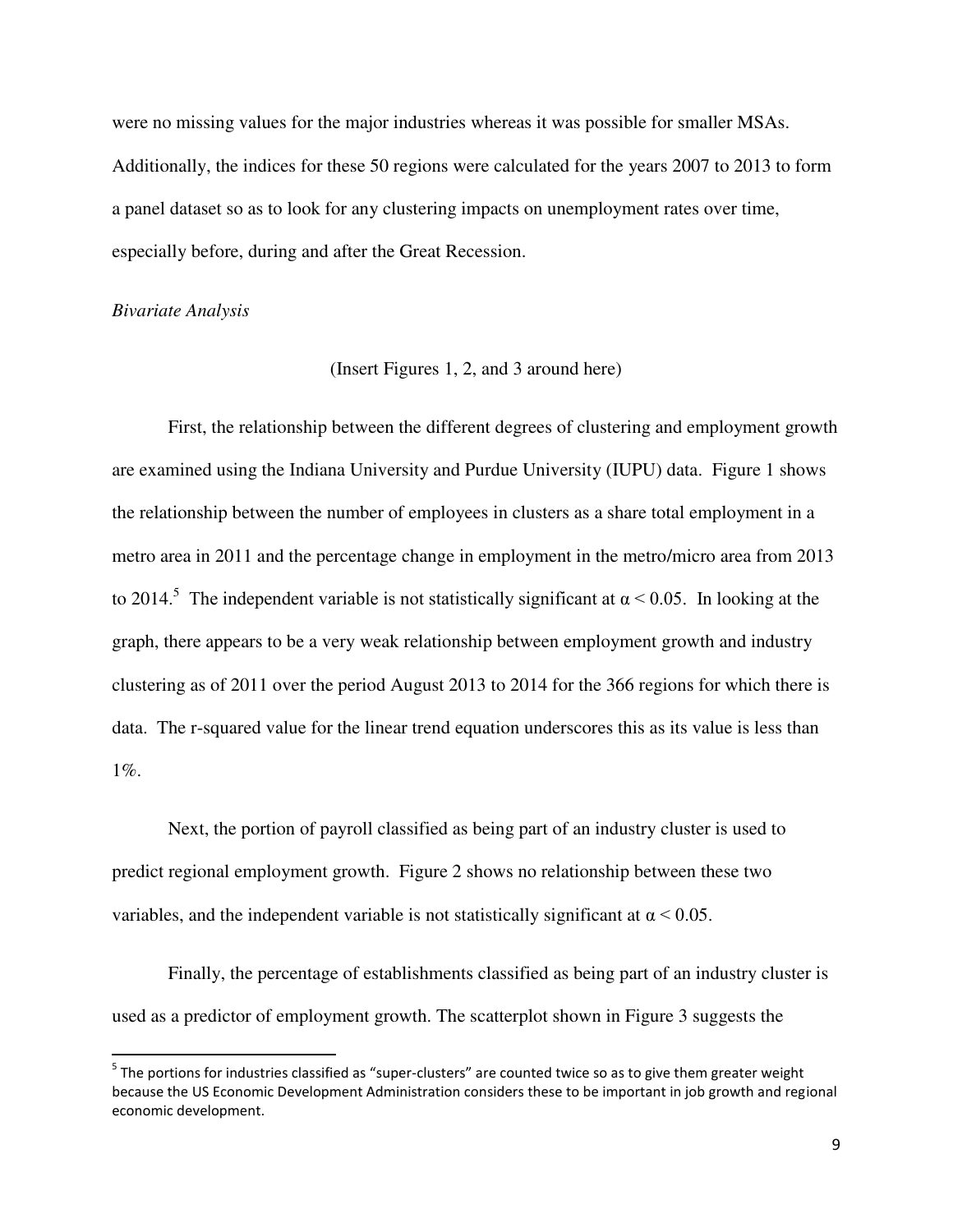strongest relationship among the pairs of variables considered so far, albeit it is still an overall weak relationship since the r-squared is only around 5%. Yet in this case the independent variable is statistically significant  $\alpha$  < 0.05. This variable, therefore, will be examined in multivariate analysis.

#### (Insert Figures 4, 5, and 6 around here)

 Next, the same measures of the degree of industrial clustering according to employment, payroll, and number of establishments are used to predict the average of the unemployment rates for the years 2010 to 2012 for the 366 regions. Figure 4 shows that there is only a very slight, negative relationship between the portion of employment in a region classified as being part of a cluster and the unemployment average for these years. Only about 1% of the variation in the unemployment rate average can be explained by the concentration of cluster employment, although it is statistically significant at  $\alpha$  < 0.05.

Meanwhile, Figure 5 shows similar results when cluster payroll totals as a portion of total payroll in the regions are used as predictors of the average unemployment levels. The relationship between the concentration of payroll in clusters is inversely related to average unemployment rates, yet the clustering effect can only explain about 1% of the variation in the average level of unemployment, although it is statistically significant at  $\alpha$  < 0.05.

Figure 6, however, shows better results for industry clustering effects. When the share of establishments that are part of clusters are plotted against the average unemployment rates, the linear trend line fits much better with a r-squared value of around 23%, and it is statistically significant at  $\alpha$  < 0.05. Given that cluster employment and payroll measures are not that strong with regard to explaining the variation in average unemployment levels, further research is

10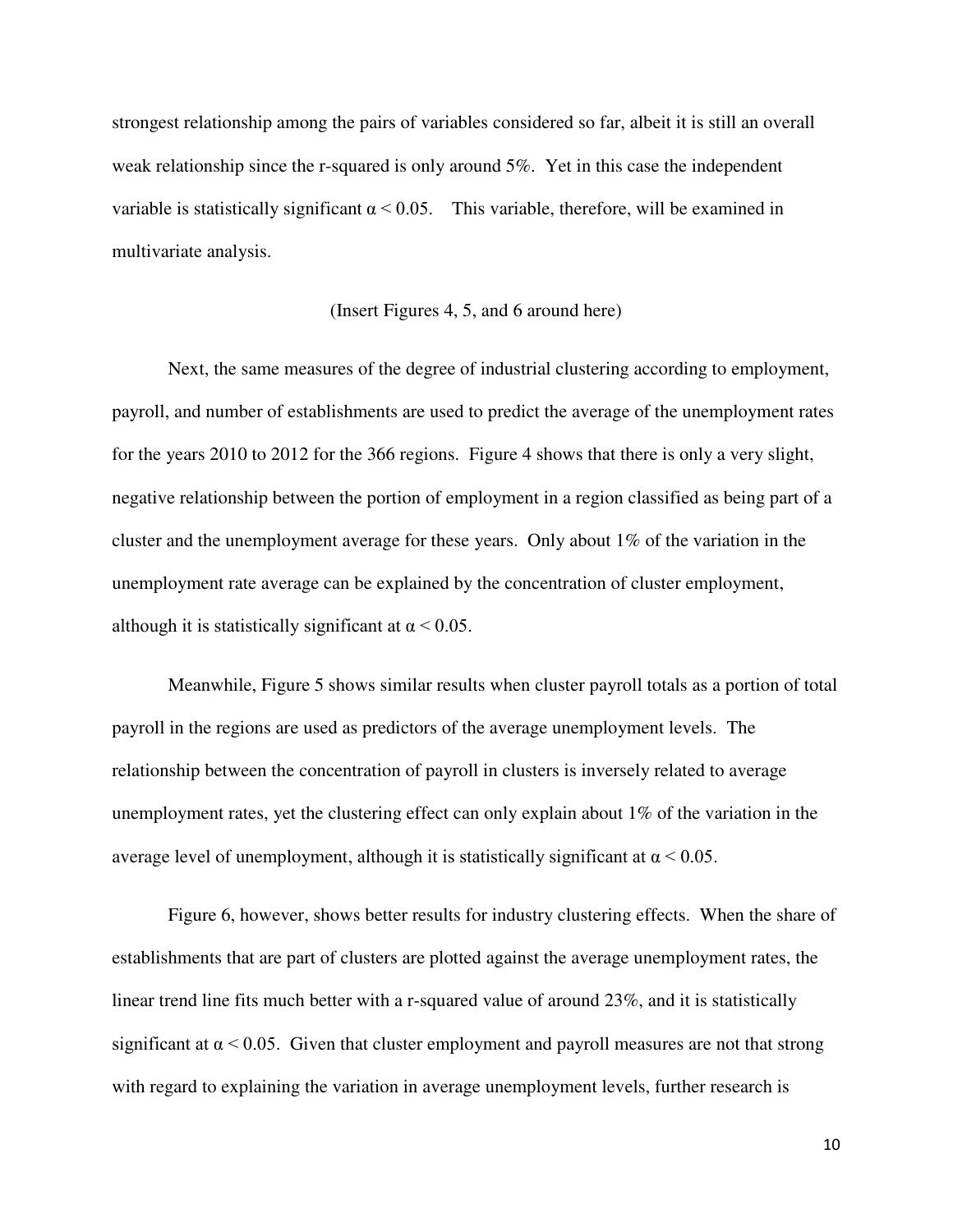needed to determine why the cluster establishment portion is. One possibility is that the metro areas with a high degree of establishments in clusters and low average unemployment rates have a large number of small firms in their clusters. With a disproportionate number of small firms, perhaps the payroll and employment effects at a regional level are smaller if the firms are very new and their sizes are very small.<sup>6</sup> Further research is needed to somehow estimate typical firm size within each cluster in the data to see if this is correct. Currently, these numbers are not available. Firm sizes for metro areas are available from the US Census Bureau's County Business Patterns (http://www.census.gov/econ/cbp/), but these are broken down according to the North American Industrial Classification System (NAICS) and not according to the classification system used by the IUPU database. Much of the literature examined for this note mentioned the benefits of small, entrepreneurial firms in job creation in many areas. Perhaps the benefits also apply to keeping unemployment rates low as well. Interestingly, some regions that had lower, average unemployment rates and a high concentration of cluster establishments tended to be in parts of the US with high concentrations of mining and energy production clusters such as eastern Texas and North Dakota. These two states also had among the lowest unemployment rates in the nation during the Great Recession (Local Area Unemployment Statistics).<sup>7</sup>

#### (Insert Figures 7, 8, and 9 around here)

Additionally this stage of the analysis looks at the database's Index of Innovation and how well scores based on this index predict the unemployment rates and change in earnings for

 $^6$  These findings could also reflect something idiosyncratic to the IUPU database, about which few details are given on the website except a mention of how clustering is done according to location quotients.

 $<sup>7</sup>$  Data using 2007 unemployment rates show the same results in general.</sup>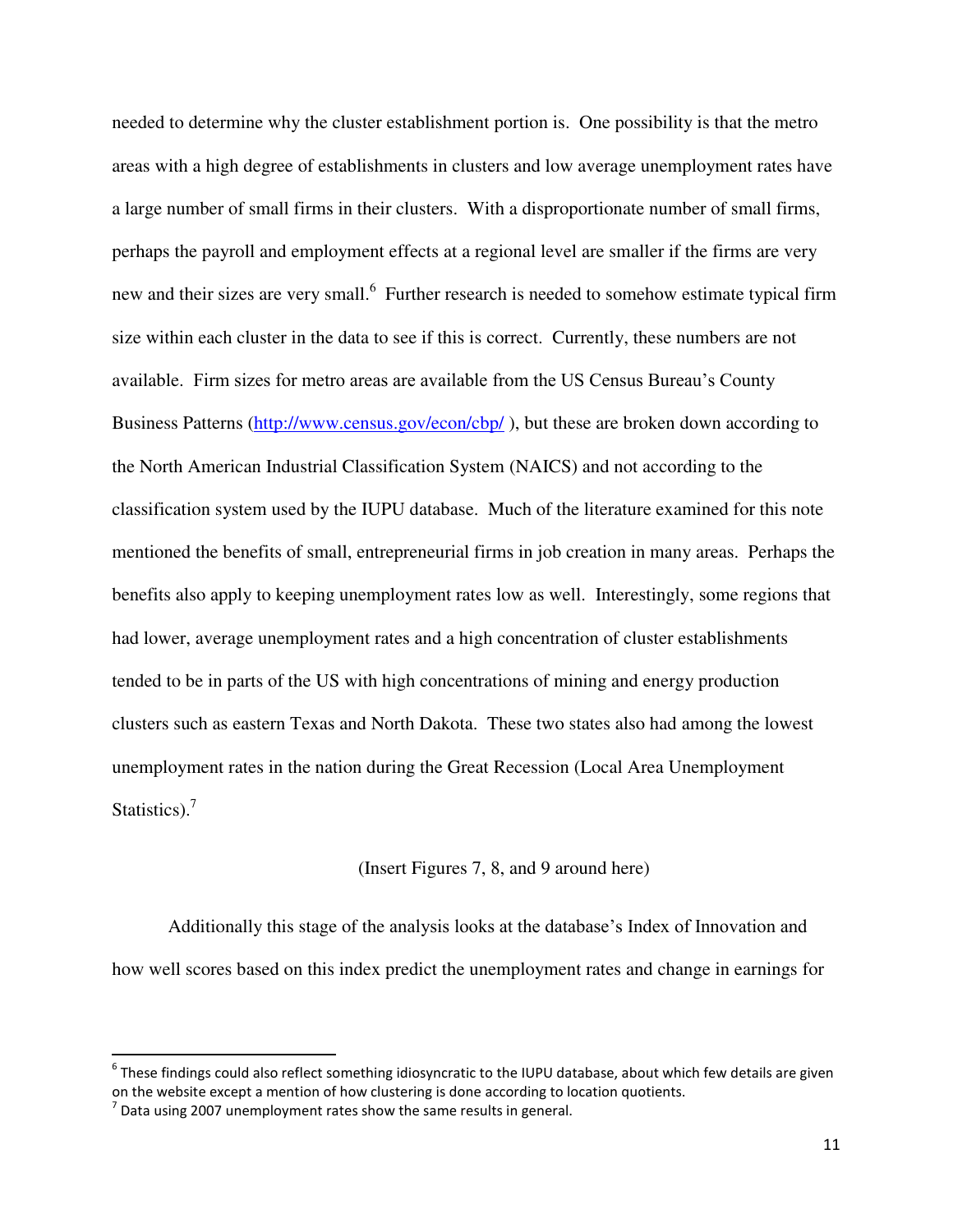51 metro areas. $8$  A Super Index that is based upon a composite scoring of human capital, economic dynamics, productivity and employment, and economic well-being factors in the region is the main composite of the Index of Innovation for the year 2009. Figure 7 shows that these factors have a mild impact upon the unemployment rate (2010) of a region, although there does exist an inverse relationship, and the Super Index is statistically significant at  $\alpha$  < 0.05. On the other hand, a region's degree of innovation does appear to play a role in the change in earnings that it experiences. Figure 8 shows that the higher the Super Index, the higher the change in earnings for a metro area from 2010 to 2011, and the index is statistically significant at  $\alpha$  < 0.05. The r-squared value indicates that the innovation index can explain around 20% of the variation in a region's change in earnings, which means that it has modest predictive power. Finally, because the database uses an ordinal scale to show employment or job growth per population, a linear trend line is not appropriate to use as a gauge to see if there is a relationship between it and the Super Index. However, Figure 9 is presented without a trend line to indicate the general relationship between the index and the job growth scale. As one can see, there is not much of a relationship between the two variables. However, the innovation or Super Index is used with other variables in the next section to see if the relationships hold.

#### *Multivariate Analysis using IUPU data*

 $\overline{\phantom{0}}$ 

 As a follow up to the bivariate regression analysis of the 366 metro areas, in Table 1 Model 1 shows that the percentage of cluster establishments is still a statistically significant predictor of employment growth with a 1% increase in the percentage of firms being in a cluster predicting a 0.03 increase in employment growth on average. This is after controlling for

 $^8$  When requesting recent data from StatsAmerica.org, data for only around 51 metro areas for 2009 for the Innovation Index were sent to us.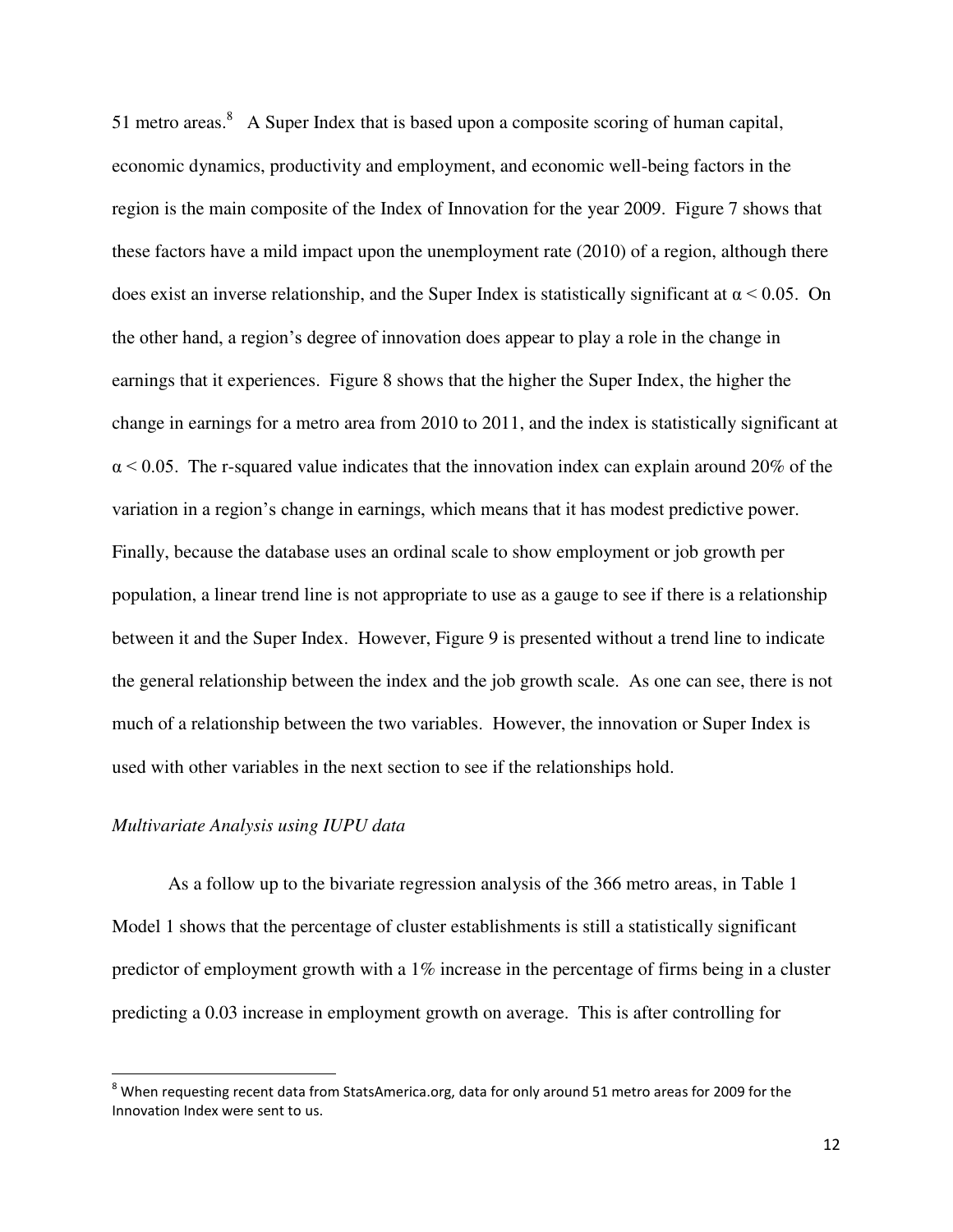whether the central county(ies) of the MSA is in a right to work law state  $(1=Yes, 0=No)$  and the percentage of the population 25 years of age and older (American Community Survey, US Census, 2011). These variables are included because right to work laws are argued to promote employment growth because labor markets are more fluid than with a union presence, and a more educated workforce should result in a more vibrant local economy, all else held constant, given that the college educated are supposed to be more productive (Florida 2002). Neither of these two variables are good predictors of employment growth, however.

 To extend the bivariate analysis of the unemployment rate, Models 2, 3, and 4 in Table 1 show that only the percentage cluster establishment is a statistically significant predictor of the average unemployment rate for 2010-2012 for the 366 metro areas. A 1 percent increase in cluster establishment concentration predicts a 0.1221 percent decrease in the unemployment rate for a metro region on average and all else held constant. Percentage cluster employment and percentage cluster payroll are not good predictors. In all three models, the right to work dummy variable and the percentage college educated variable are statistically significant and have their expected signs. MSAs which have a central county or counties in a state which has a right to work law have lower unemployment rates on average, and the greater the college educated in a metro areas, the lower the unemployment rate on average and all else held constant.

 For the follow up to the Super Index for year 2009 bivariate regression, Models 1and 2 in Table 1 show the results of using the index along with the presence of a right to work law in the metro area (defined according to the whether the central/core county(ies) in the MSA is in a right to work law state) to predict a region's change in earnings from 2010-2011 and a region's 2010 unemployment rate. Since the Super Index already includes a human capital index in it, a separate variable for the portion of college educated is not included in this model. Both variables

13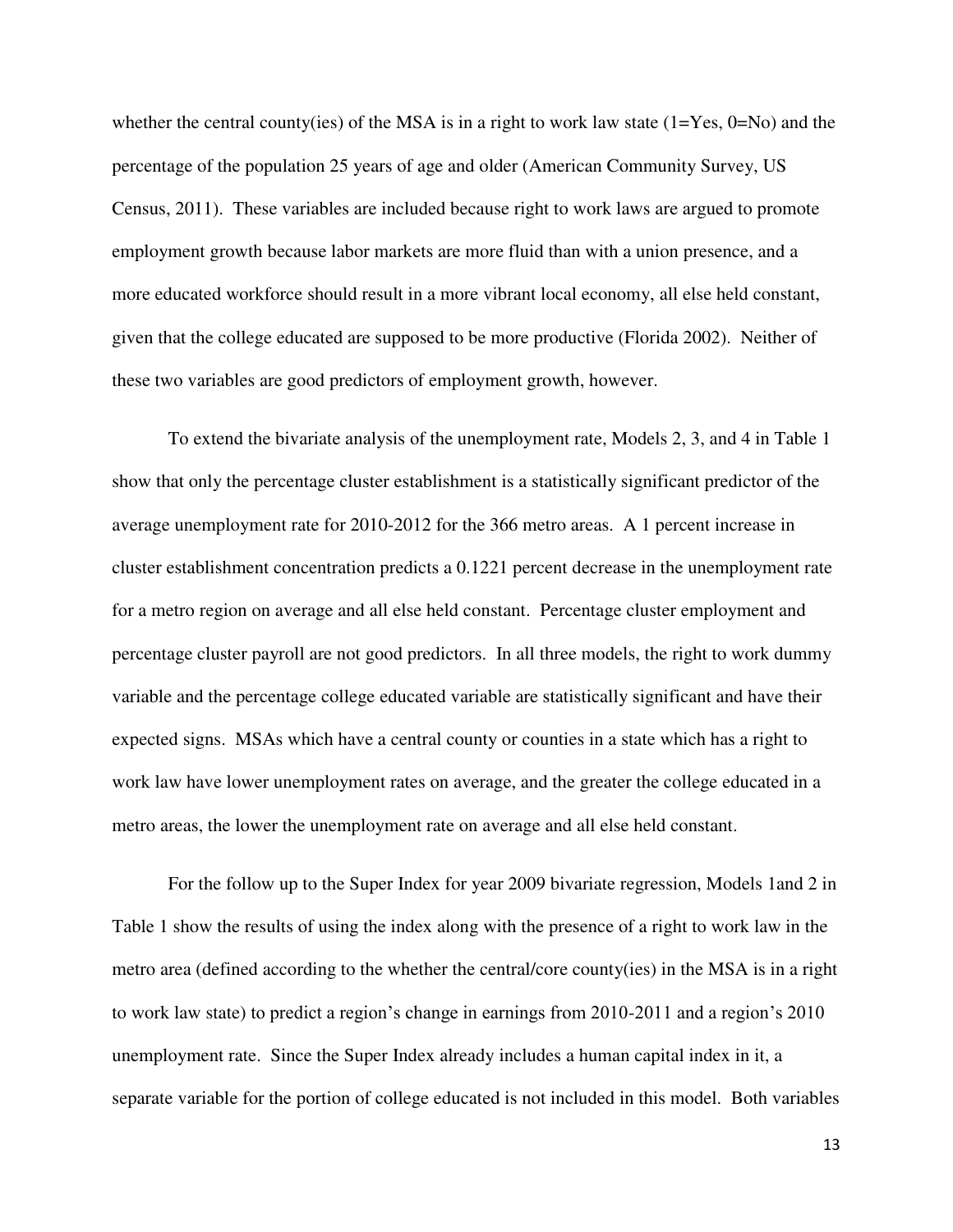are statistically significant in each case, although the explanation of variation in the earnings change is stronger than that for the unemployment rate with the r-squared for Model 1 at 23.5% and for Model 2 at 12.6%. In Model 1, a 1 unit change in the index is associated with 0.55% increase in earnings on average whereas in Model 2, a 1 unit change in the index is associated with a 0.004 decrease in the unemployment rate on average.

#### *Multivariate Analysis using CBP Panel data*

l

 Table 3 shows the results of using the CBP data for employment, payroll and establishments to predict the unemployment rates of 50 metro regions from 2007-2013 along with the following independent variables<sup>9</sup>:

- 1. Capacity Utilization Index, 2007-13. This is the metro area's real GDP as a portion of the 2007 real GDP (US Bureau of Economic Analysis 2007-2013). For 2007, this is 1.0 for each region. This variable is used to assess the degree of economic activity in each area for each year.
- 2. Percentage College Educated for Population 25 years of age or more (US Bureau of the Census, American Community Survey, 2009 and 2011). Similar to the reasoning in the previous models, this is used because higher levels of education in a region should predict lower levels of unemployment on average.
- 3. Recession Dummy variable (1=2009, 0=other years). This is used because the unemployment effects of the Great Recession really did not have their greatest impacts until 2009. The recession also officially ended in June 2009 according the National Bureau of Economic Research (2010).

 $9$  Changes in employment and changes in earnings are not examined as dependent variables in this part of the paper because Porter (2003) demonstrated a relationship between CBP data and these variables to show cluster effects for US metro regions.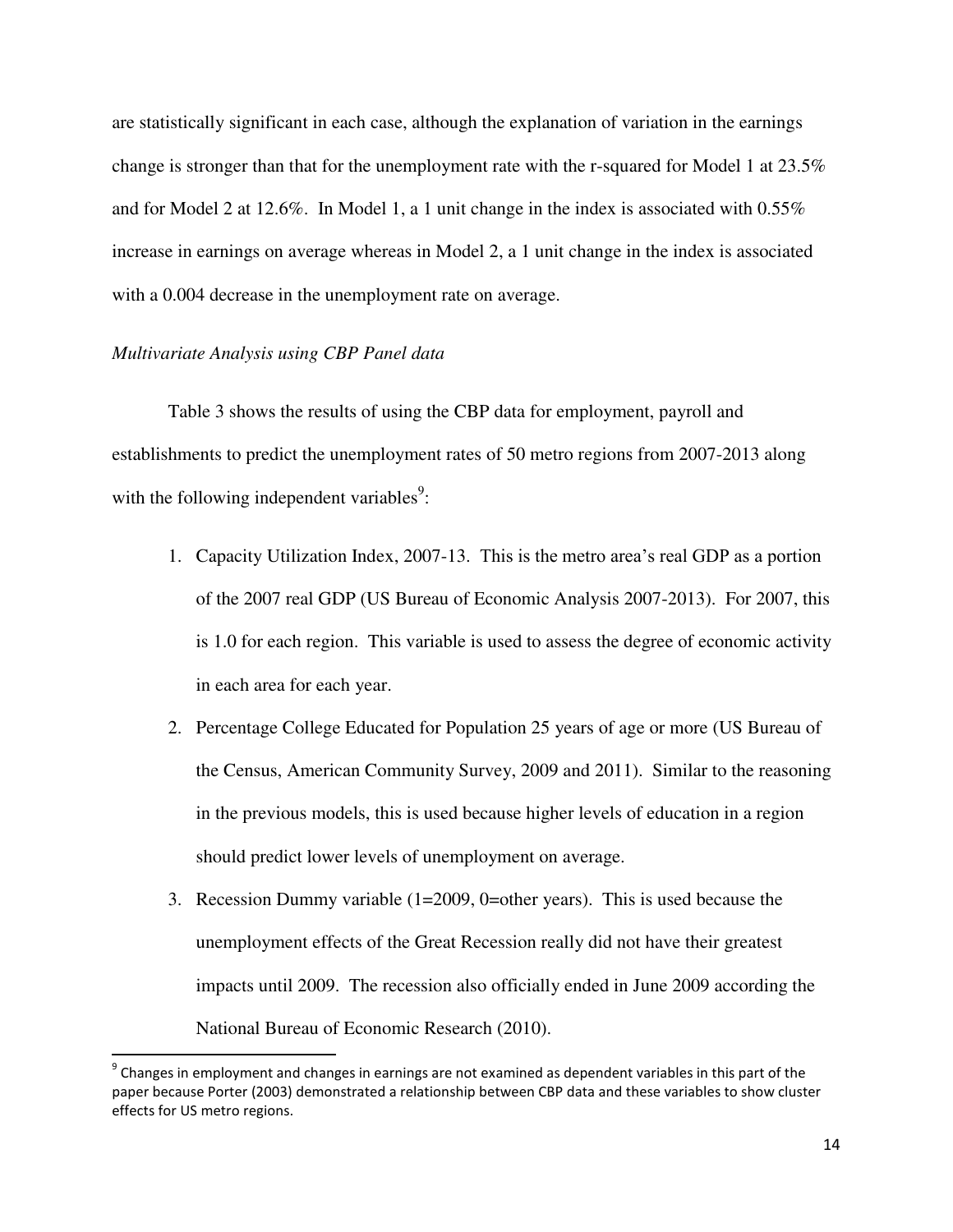4. Right to Work Law. Like with the previous models, this is used because right to work laws are argued to create a more dynamic and fluid labor market which minimizes unemployment.

 Location quotients for each of the 2-digit North American Industry Classification System (NACIS) categories were calculated and summed so as to estimate a cluster index or some measure of agglomeration for each of the 50 major regions for each year according to employment, payroll and number of establishments. For example, for the Buffalo-Cheektowaga-Niagara Falls, NY MSA, the LQ totals for 2-digit NAICS employment were 17.03; for annual payroll, the LQ sum was 17.88; and for establishments, it was 18.16. Hausman tests for random versus fixed effects found that fixed effects models were preferred.

 Model 1 in Table 3 shows that the higher the degree of clustering or agglomeration employment overall in a metro region, the lower the unemployment rate during the 2007 to 2013 time period on average. A 1 point increase in the employment cluster index predicts an unemployment rate decrease of 0.562 on average. Except for the right to work variable, all of the other variables in the model are statistically significant. All of the independent variables have their expected signs except for the percentage college educated variable, which has a positive sign. This can possibly be explained by the fact that data was only available for this variable for the years 2009 and 2011, and therefore educational attainment rates for 2009 were applied for the years 2007, 2008, 2009, and 2010, and rates for 2011 were applied for the years 2011, 2012, and 2013. Because of little variation in the data, the results may be an anomaly and so must be discounted somewhat. There were also no signs of multicollinearity among the independent variables as the variance inflation factors for each of them was below 2.0.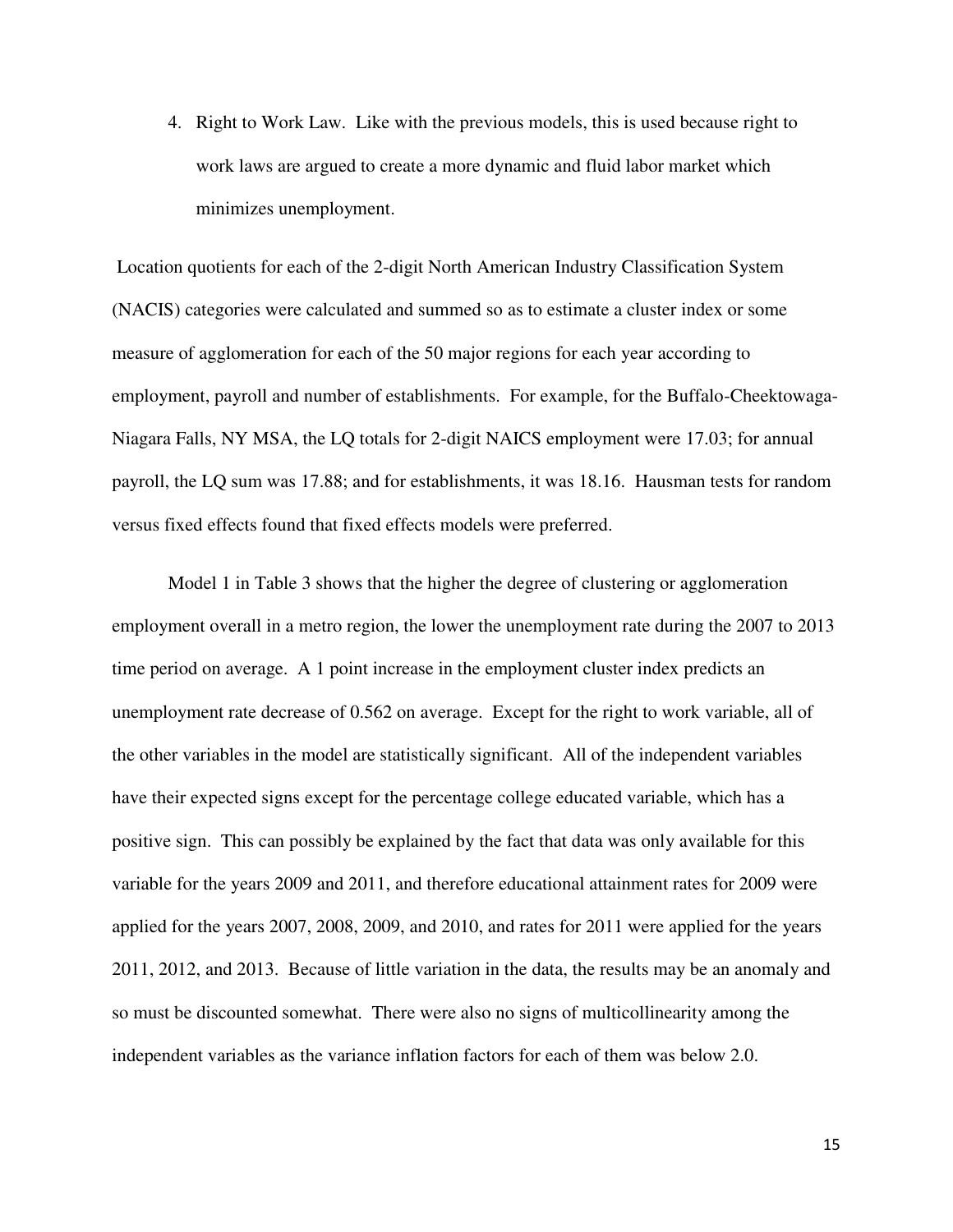Models 2 and 3 show that the other two clustering measures based on payroll and number of establishments are not statistically significant predictors of the unemployment rate for each region, although the other variables are with the exception of the right to work variable.

#### **Discussion and Conclusion**

Using two different databases, the models presented show some support for greater clustering as a possible way to boost earnings, employment and, most of all for the purposes of this paper, to minimize unemployment. However, much depends upon how clusters are defined and operationalized. In some models, the number of establishments was a good predictor of the unemployment rate, in others, it was not. The same is true of cluster employment effects.

One limitation to this paper is that data are examined in the aggregate, and for the CBP data, clusters are only defined at the 2-digit NAICS level. Case studies could point to different results. Also, if the IUPU database had been around longer (it was started in 2009), perhaps longer run effects of clustering could have been explored. This is another limitation of the study.

Nevertheless, the findings presented here point to the need for discernment when it comes to using clustering and innovation as key economic development policies. If decentralized (state and local level) economic development policies are to be preferred to national ones because clustering and innovation are mostly regional phenomena (Porter 2003), the evidence presented herein does not appear to overwhelmingly favor this. There is some but mostly moderate evidence that clustering has an impact. Additionally, if the research in other nations is correct, especially in the UK and in France, then clustering effects could be almost entirely the result of market forces and to a lesser degree to governmental economic development policies. That is,

16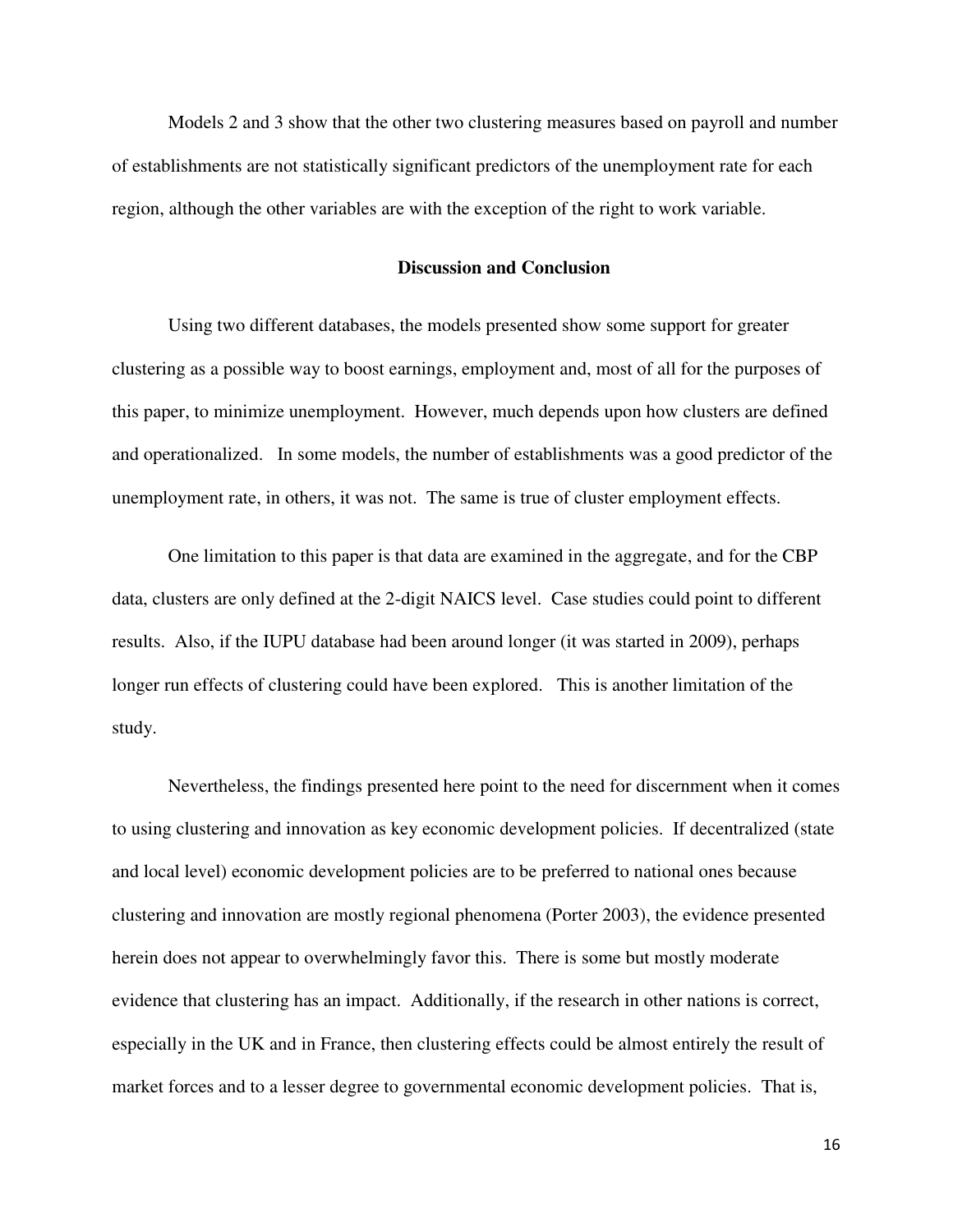market signals and information exist in sufficient amounts to let firms know where and when to locate in or closer to an existing industrial cluster from which the firm can benefit. If the cynical view that most firms which take economic development incentives are being rewarded for behavior or actions they would have undertaken anyway is correct, then incentives for industry clustering may not be necessary or productive (Story, Fehr, and Watkins 2012).  $^{10}$ On the other hands, if there are spillover effects or positive externalities due to high levels of clustering, such as lower unemployment rates, then perhaps some incentives can be justified. An overall lower unemployment rate than what would normally be the case due to high levels of agglomeration could justify an amount for incentives in that clustering generates a positive externality that causes less money to be spent for unemployment compensation and welfare relief than what would usually be spent.

 $10$  This is especially problematic if, as some claim, most of the incentives almost always go to large, established corporate firms rather than small, innovative business startups (LeRoy, Fryberger, Tarczynska, Cafcas, Bird and Mattera 2015).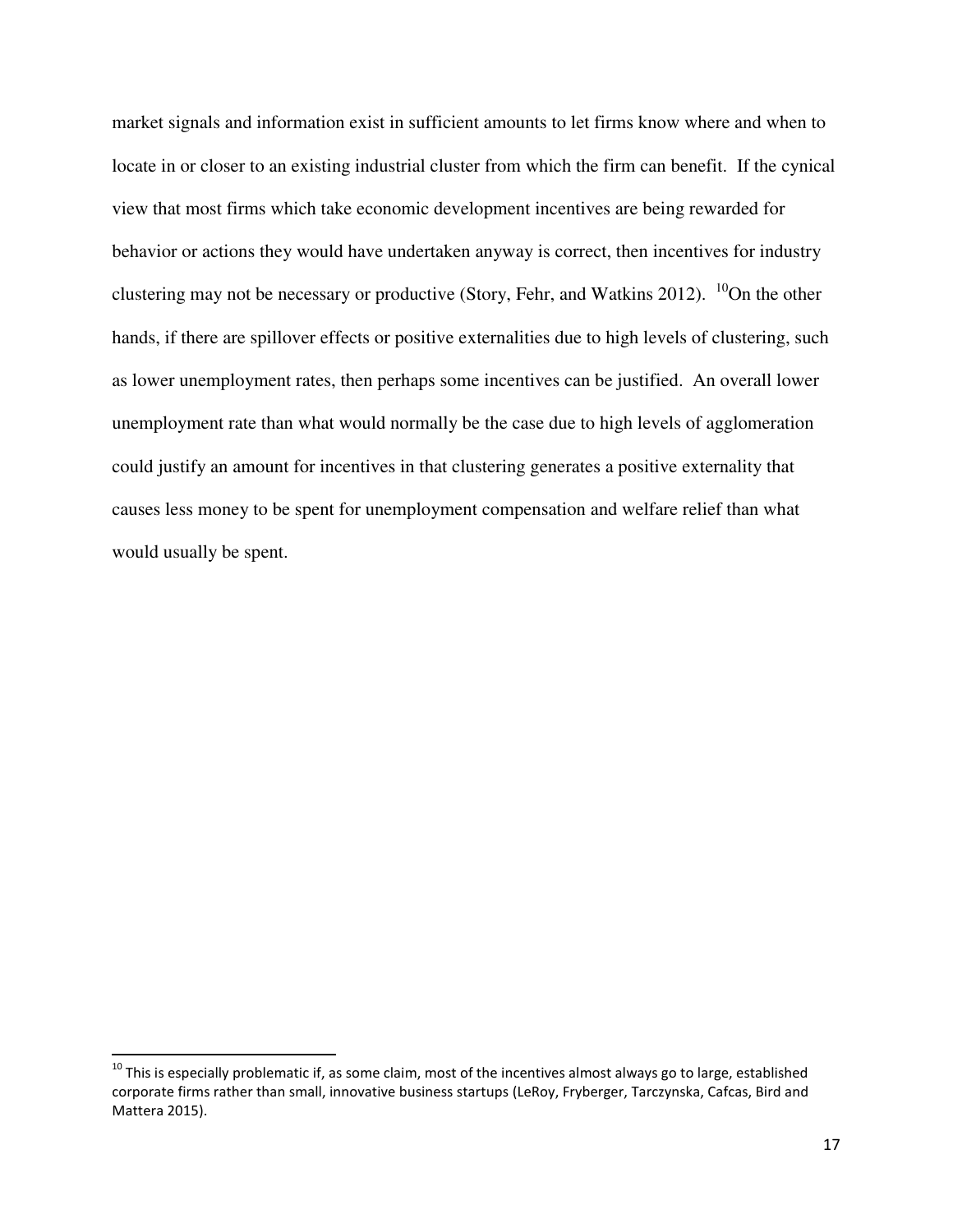## **References:**

Bartik, Timothy J. 1991. *Who Benefits from State and Local Economic Development Policies?*  Kalamazoo, MI: Upjohn Institute.

Beyers, William B. 2013a. "Chapter 10: Service Employment and Unemployment in the Great Recession: Trends In OECD Countries and US States." Pages 227-249. In Juan R. Cuadrado-Roura's *Service Industries and Regions: Growth, Location, and Regional Effets.* Springer: Berlin-Heidelberg, Germany.

Beyers, William B. 2013b. "The Great Recession and State Unemployment Trends," Economic Development Quarterly 27(2): 114-123.

Blair, John P. 1995. *Local Economic Development: Analysis and Practice*. Thousand Oaks, CA: Sage Publications.

Chatterji, Aaron, Edward Glaeser and William Kerr. 2013. "Clusters of Entrepreneurship and Innovation," NBER Working Paper No. 19013, Issued in May 2013. <http://www.nber.org/papers/w19013>. Accessed on November 20, 2014.

De Blasio, Guido and Sabrina Di Addario. 2005. "Do Workers Benefit from Industrial Agglomeration?", *Journal of Regional Science*, 45(4): 797–827. November 2005.

Devereux, Michael P., Rachel Griffith and Helen Simpson. 2007. "Firm Location Decisions, Regional Grants, and Agglomeration Externalities", *Journal of Public Economics* 91 (2007): 413-435.

EMSI and Maher and Maher. 2011. Kentucky's Target Industry Sectors. New Jersey. May 2011.

Feldman, Maryann, Johanna Francis and Janet Bercovitz. 2005. "Creating a Cluster While Building a Firm: Entrepreneurs and the Formation of Industrial Clusters," *Regional Studies,*  2005, 39(1): 129-141.

Florida, Richard. 2002. *The Rise of the Creative Class: And How It's Transforming Work, Leisure, Community and Everyday Life*. New York: Perseus Book Group.

Gittel, Ross, Jeffrey Sohl and Edinaldo Tebaldi. 2014. "Do Entrepreneurship and High-Tech Concentration Create Jobs? Exploring the Growth in Employment in US Metropolitan Areas from 1991 to 2007," *Economic Development Quarterly*, 28(3): 244-253.

Innovation in American Regions: Tools for Economic Development. http://www.statsamerica.org/innovation/. Accessed on November 29, 2014. <http://www.kysectorstrategies.com/resources/report-kentuckys-target-sector-initiative>. Accessed on November 4, 2015.

Kresl, Peter Karl, *Planning Cities for the Future*. 2007. Cheltenham (UK): Edward Elgar, Ch. 2.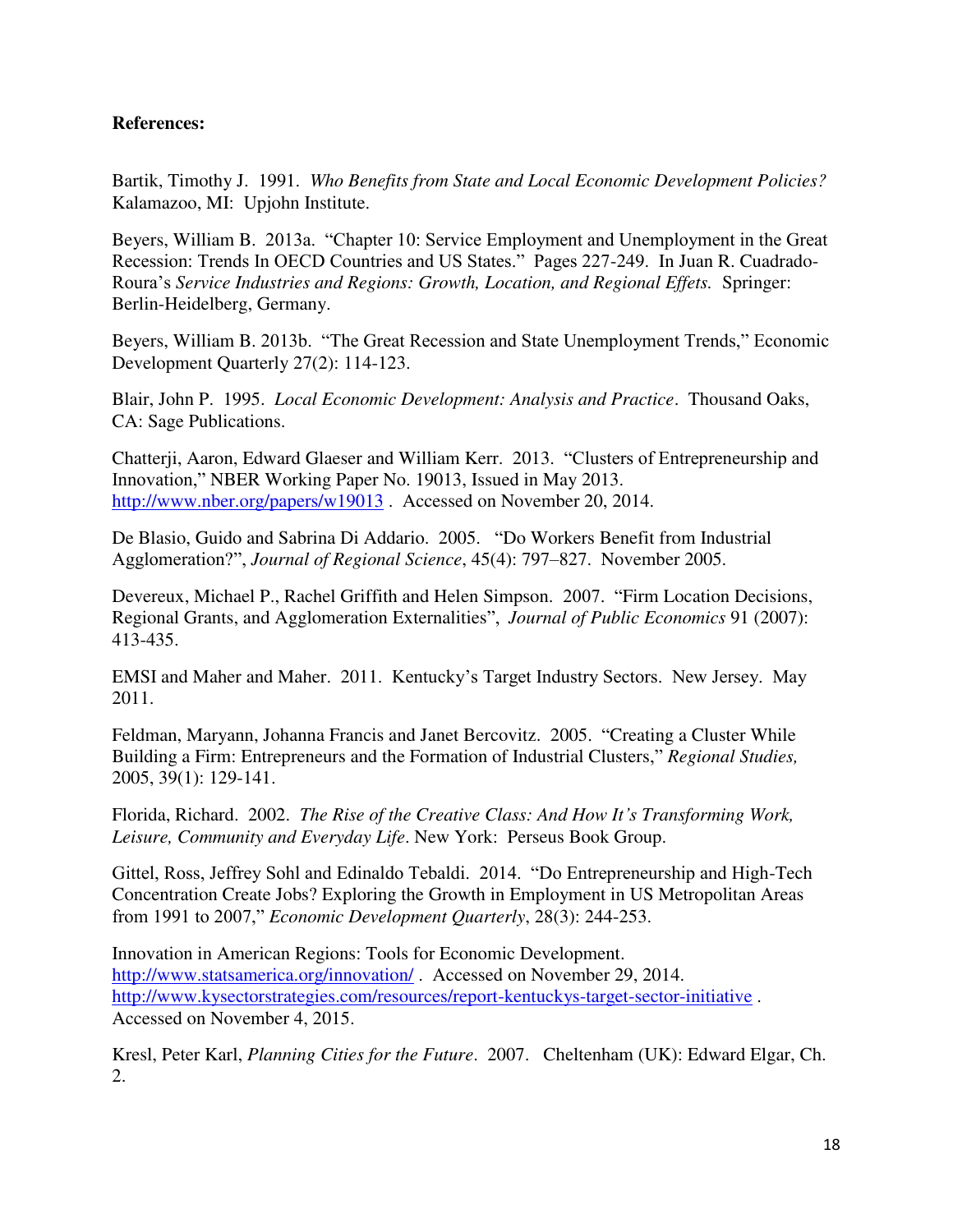Kresl, Peter Karl and Balwant Singh. 1994. "The Competitiveness of Cities: the United States", in OECD (ed.) *Cities and the New Global Economy*, pp. 424-446, Melbourne: The Government of Australia and the OECD.

Kresl, Peter Karl and Balwant Singh. 1999. "Competitiveness and the Urban Economy: Twenty-four Large US Metropolitan Areas," *Urban Studies*, 36(5-6): 1017-1027.

LeRoy, Greg, Carolyn Fryberger, Kasia Tarczynska, Thomas Cafcas, Elizabeth Bird and Philip Mattera. 2015. "Shortchanging Small Business: How Big Businesses Dominate State Economic Development Incentives", *Good Jobs First*, October 2015, Washington, DC: Good Jobs First. <http://www.goodjobsfirst.org/sites/default/files/docs/pdf/shortchanging.pdf>. Accessed on February 15, 2015.

O'Leary, Eoin. 2015. *Irish Economic Development: High-performing EU State or Serial Under-achiever?* Routledge, Taylor and Francis Group: London and New York.

Martin, Phillipe, Thierry Mayer, and Florian Mayneris. 2011a. "Public Support to Clusters: A Firm Level Study of French 'Local Productive Systems'", *Regional Science and Urban Economics,* 41(2): 108-123.

Martin, Phillipe, Thierry Mayer, and Florian Mayneris. 2011b. "Spatial Concentration and Plant-level Productivity in France", *Journal of Urban Economics*, 69(2): 182-195.

Martin, Phillipe, Thierry Mayer, and Florian Mayneris. 2014. "Are Cluster More Resilient in Crises? Evidence from French Exporters in 2008-2009", Unpublished manuscript. [http://papers.ssrn.com/sol3/papers.cfm?abstract\\_id=2333585](http://papers.ssrn.com/sol3/papers.cfm?abstract_id=2333585) . Accessed on February 12, 2016.

Muro, Mark and Kenan Fikri. 2011. "Job Creation on a Budget: How Regional Industry Clusters Can Add Jobs, Bolster Entrepreneurship, and Spark Innovation," Brookings-Rockefeller Project on State and Metropolitan Innovation, January 2011. Washington, DC: Brookings Institute.

[http://www.brookings.edu/~/media/research/files/papers/2011/1/19%20clusters%20muro/0119\\_c](http://www.brookings.edu/~/media/research/files/papers/2011/1/19%20clusters%20muro/0119_clusters_muro.pdf) [lusters\\_muro.pdf](http://www.brookings.edu/~/media/research/files/papers/2011/1/19%20clusters%20muro/0119_clusters_muro.pdf) . Accessed on November 28, 2014.

National Governors Association. 2002. *A Governor's Guide to Cluster-Based Economic Development.* Washington, DC: National Governors Association.

National Bureau of Economic Research. 2010. Business Cycle Dating Committee, National Bureau of Economic Research. September 20, 2010. <http://www.nber.org/cycles/sept2010.html> . Accessed on February 14, 2016.

O'Sullivan, Arthur. 2012. *Urban Economics, 8th Edition.* New York, NY: McGraw-Hill-Irwin.

Persky, Joseph, Daniel Felsenstein, and Virgina Carlson. 2004. *Does "Trickle Down" Work? Economic Development Strategies and Job Chains in Local Labor Markets,* Kalamazoo, MI: W.E. Upjohn Institute Press.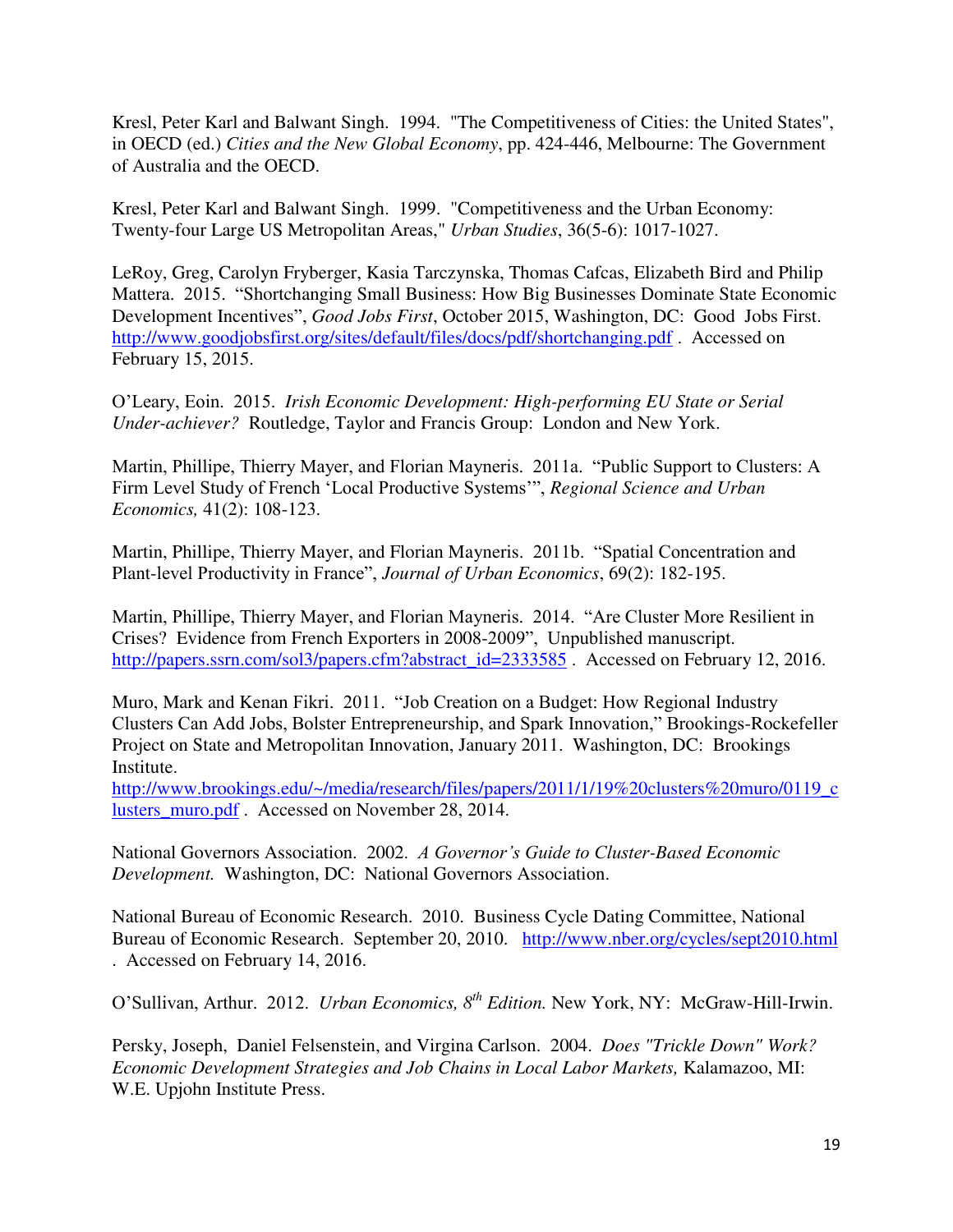Porter, Michael E. 1990. *The Competitive Advantage of Nations.* New York, NY: Free Press.

Porter, Michael E. 1998. "Clusters and Competition: New Agendas for Companies, Governments, and Institutions, in Porter, Michael E. *On Competition*, pp. 197–287. Boston, MA: Harvard Business School Press.

Porter, Michael E. 2003a. "Determinants of Regional Economic Performance," Harvard Business School, Harvard University, mimeo.

Porter, Michael E. 2003b. "Regional Economic Performance," *Regional Studies,* 37(6-7): 549- 578.

Rodriguez-Clare, Andres. 2005. "Coordination Failures, Clusters, and Microeconomic Interventions," Inter-American Development Bank, Working Paper 544. December 2005. http://www.iadb.org/res/publications/pubfiles/pubWP-544.pdf. Accessed on October 26, 2015.

Slapter, Timothy F. and Rachel Justis. 2010. "Measuring Regional Capacity for Innovation," *Incontext*, Jan-Feb 2010, Vol. 11, No. 1. [http://www.incontext.indiana.edu/2010/jan](http://www.incontext.indiana.edu/2010/jan-feb/article1.asp)[feb/article1.asp](http://www.incontext.indiana.edu/2010/jan-feb/article1.asp) . Accessed on November 14, 2015.

Spencer, Gregory M., Tara Vinodrai, Meric S. Gertler, and David A. Wolfe. 2010. "Do Clusters Make a Difference? Defining and Assessing their Economic Performance", Regional Studies, 44(6): 697-715, July 2010.

Story, Louise, Tiff Fehr, and Derek Watkins. 2012. "United States of Subsidies", *New York Times*. [http://www.nytimes.com/interactive/2012/12/01/us/government-incentives.html?\\_r=3&](http://www.nytimes.com/interactive/2012/12/01/us/government-incentives.html?_r=3&) . Accessed on February 15, 2016.

US Bureau of the Census. *American Community Survey*. [https://www.census.gov/programs](https://www.census.gov/programs-surveys/acs/)[surveys/acs/](https://www.census.gov/programs-surveys/acs/) . Accessed on February 13, 2016.

US Bureau of the Census. *County Business Patterns.* <http://www.census.gov/econ/cbp/>. Accessed on November 30, 2014.

US Bureau of Economic Analysis. *Regional Data, GDP and Personal Income*. [http://www.bea.gov/iTable/iTable.cfm?reqid=70&step=1&isuri=1&acrdn=3#reqid=70&step=5&](http://www.bea.gov/iTable/iTable.cfm?reqid=70&step=1&isuri=1&acrdn=3#reqid=70&step=5&isuri=1&7003=900&7004=naics&7001=2900&7002=2&7090=70) [isuri=1&7003=900&7004=naics&7001=2900&7002=2&7090=70](http://www.bea.gov/iTable/iTable.cfm?reqid=70&step=1&isuri=1&acrdn=3#reqid=70&step=5&isuri=1&7003=900&7004=naics&7001=2900&7002=2&7090=70) . Accessed on February 14, 2015.

US Bureau of Labor Statistics. *Local Area Unemployment Statistics*. <http://www.bls.gov/lau/>. Accessed on September 15, 2014.

White House. 2011. New Obama Administration Jobs and Innovation Initiative to Spur Regional Economic Growth. [https://www.whitehouse.gov/blog/2011/05/21/new-obama-administration-jobs-and-innovation](https://www.whitehouse.gov/blog/2011/05/21/new-obama-administration-jobs-and-innovation-initiative-spur-regional-economic-growt)[initiative-spur-regional-economic-growt](https://www.whitehouse.gov/blog/2011/05/21/new-obama-administration-jobs-and-innovation-initiative-spur-regional-economic-growt) . Accessed on October 26, 2015.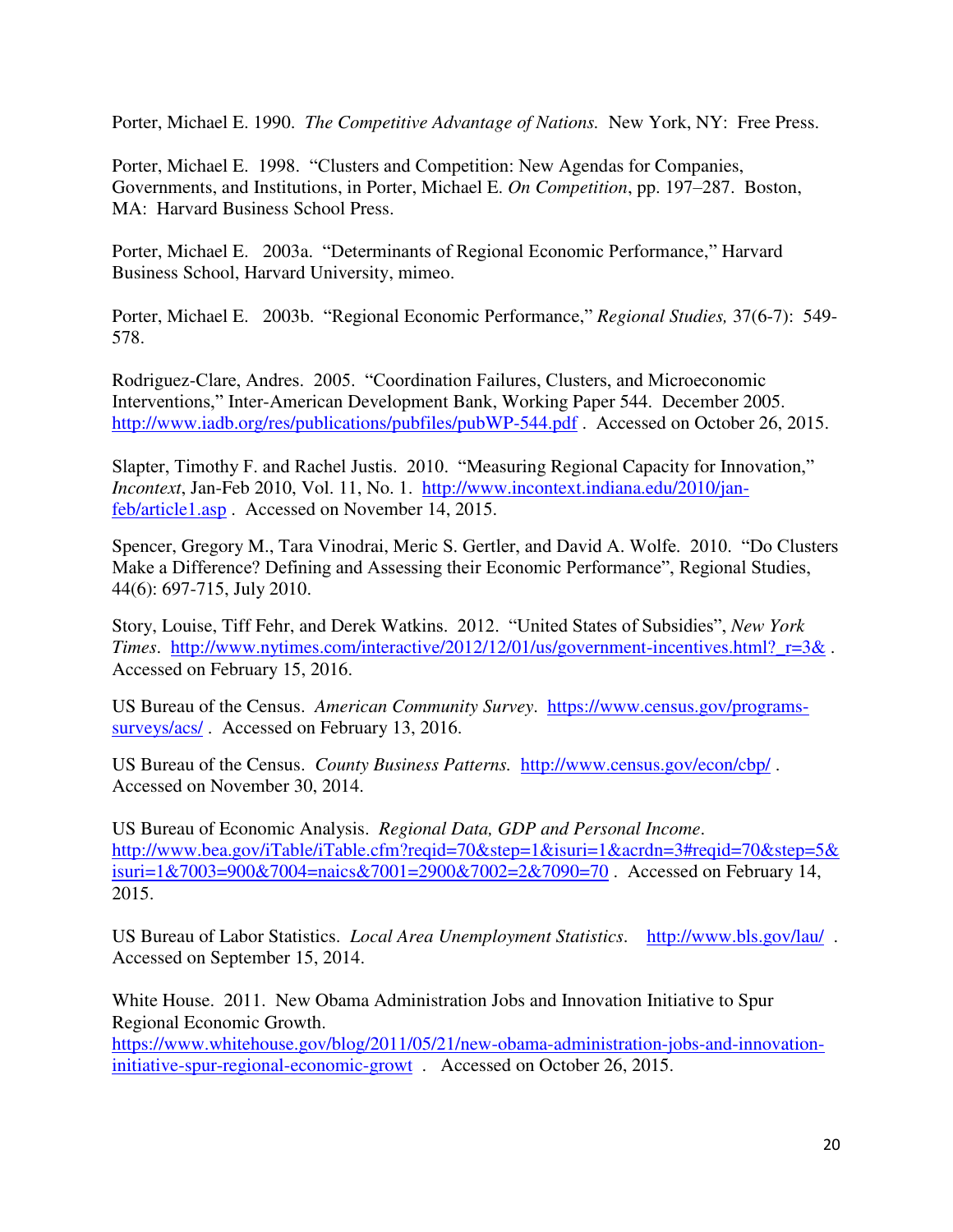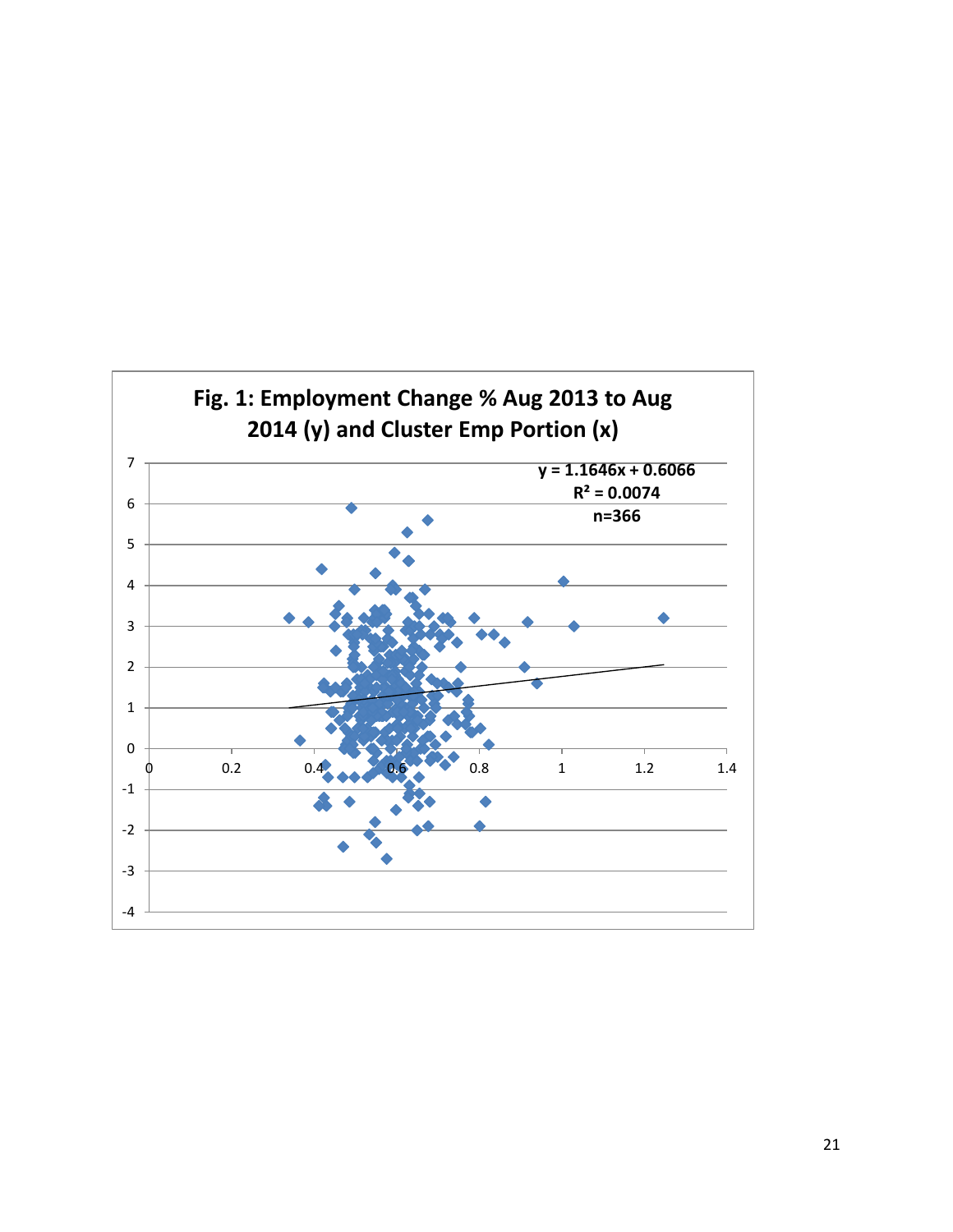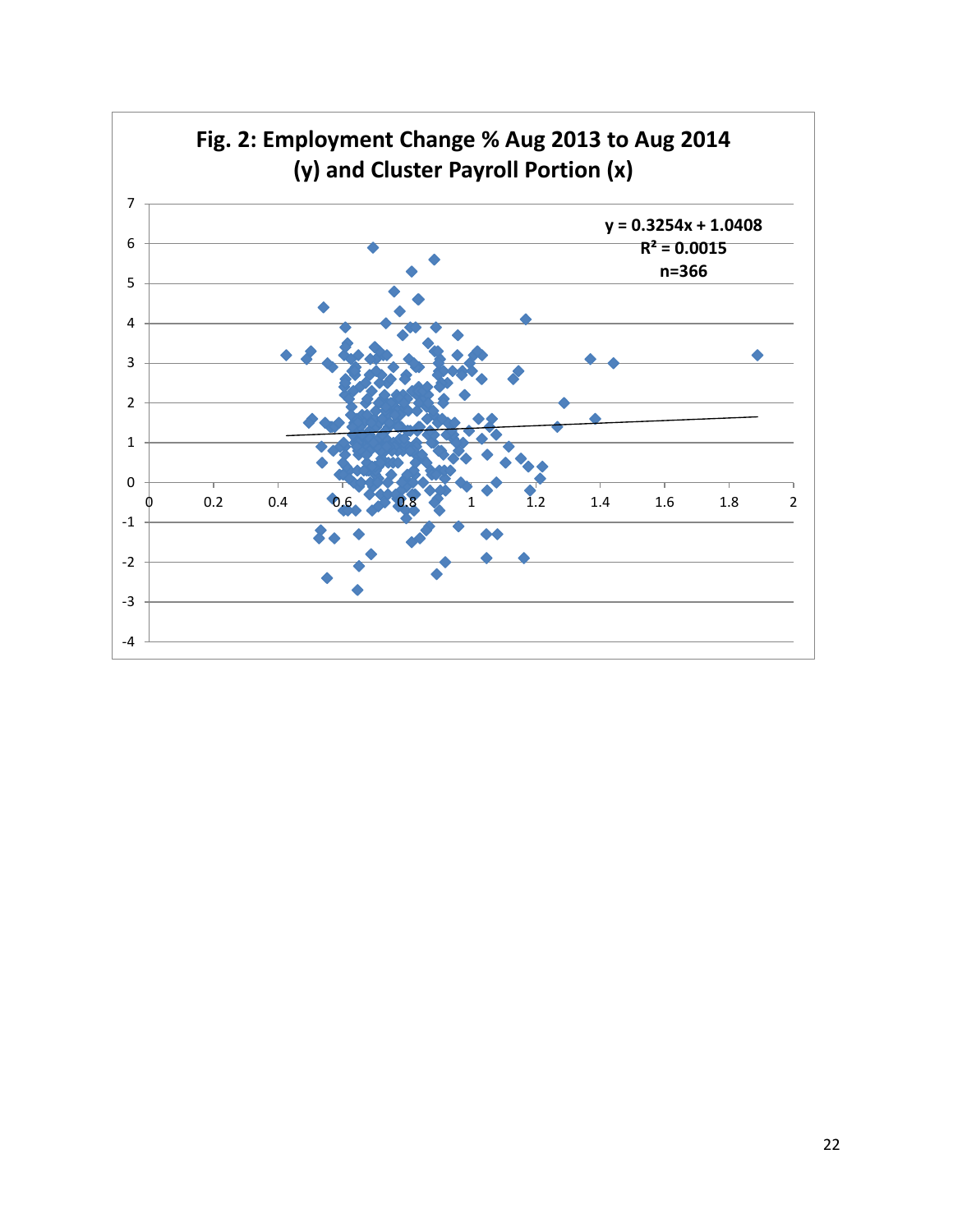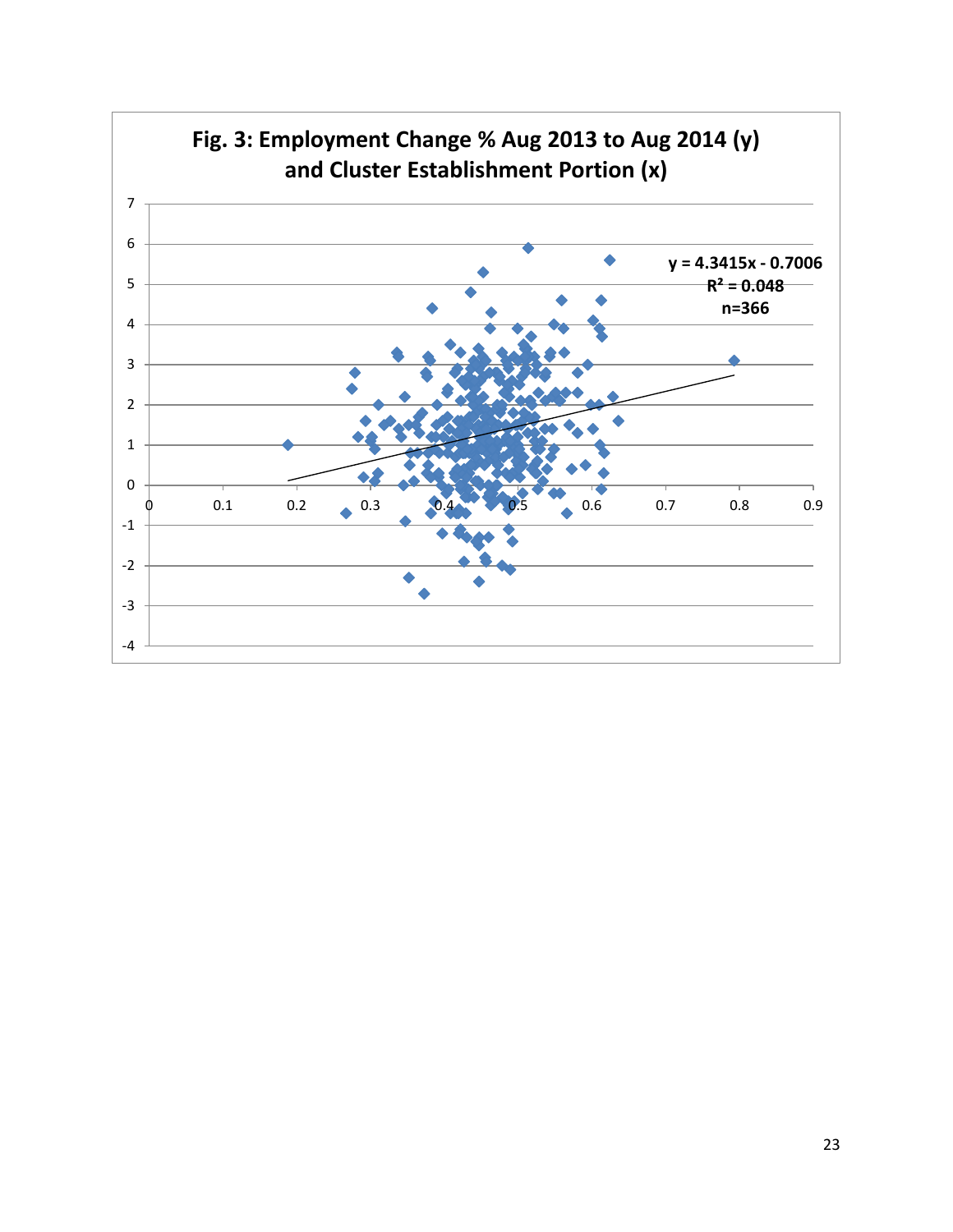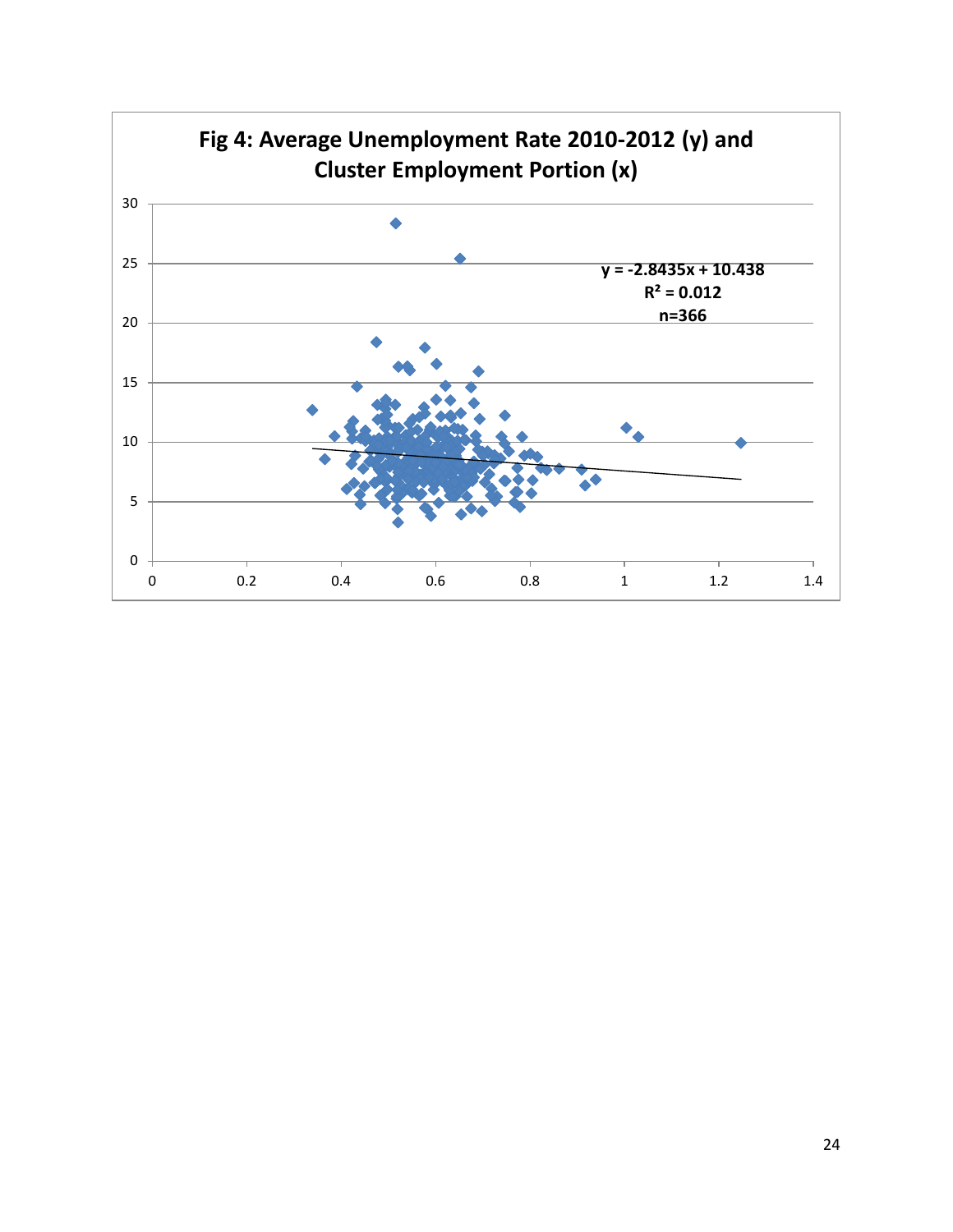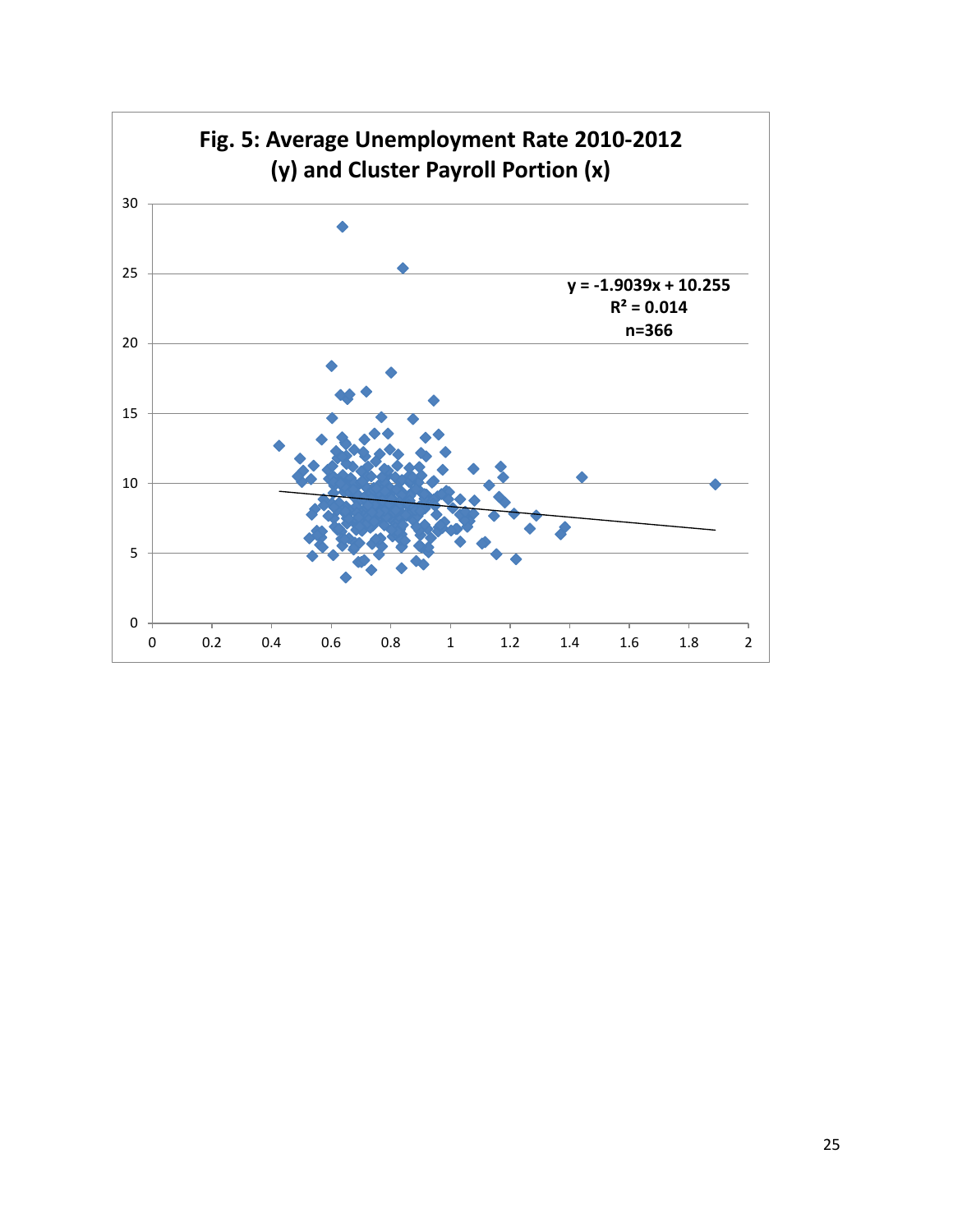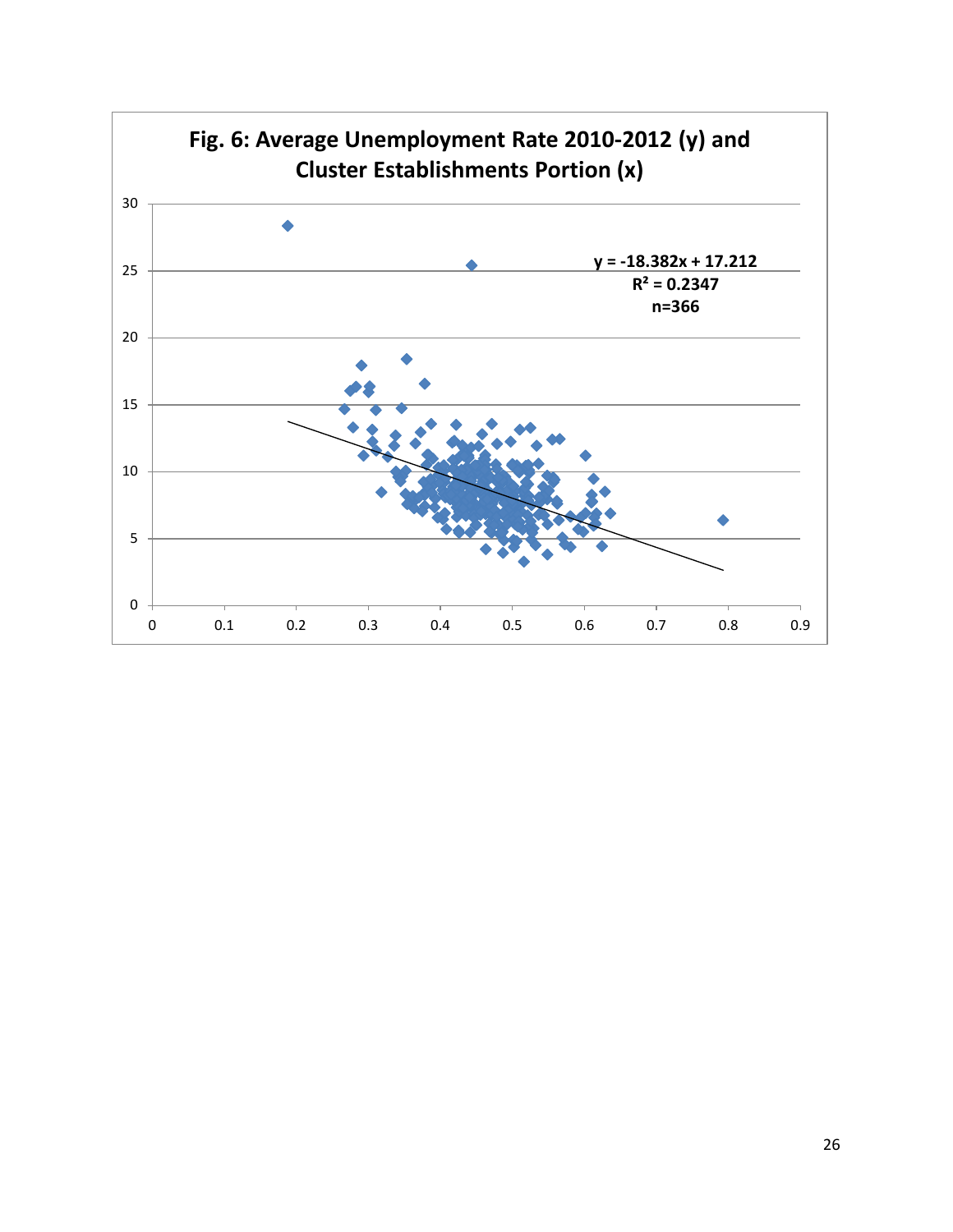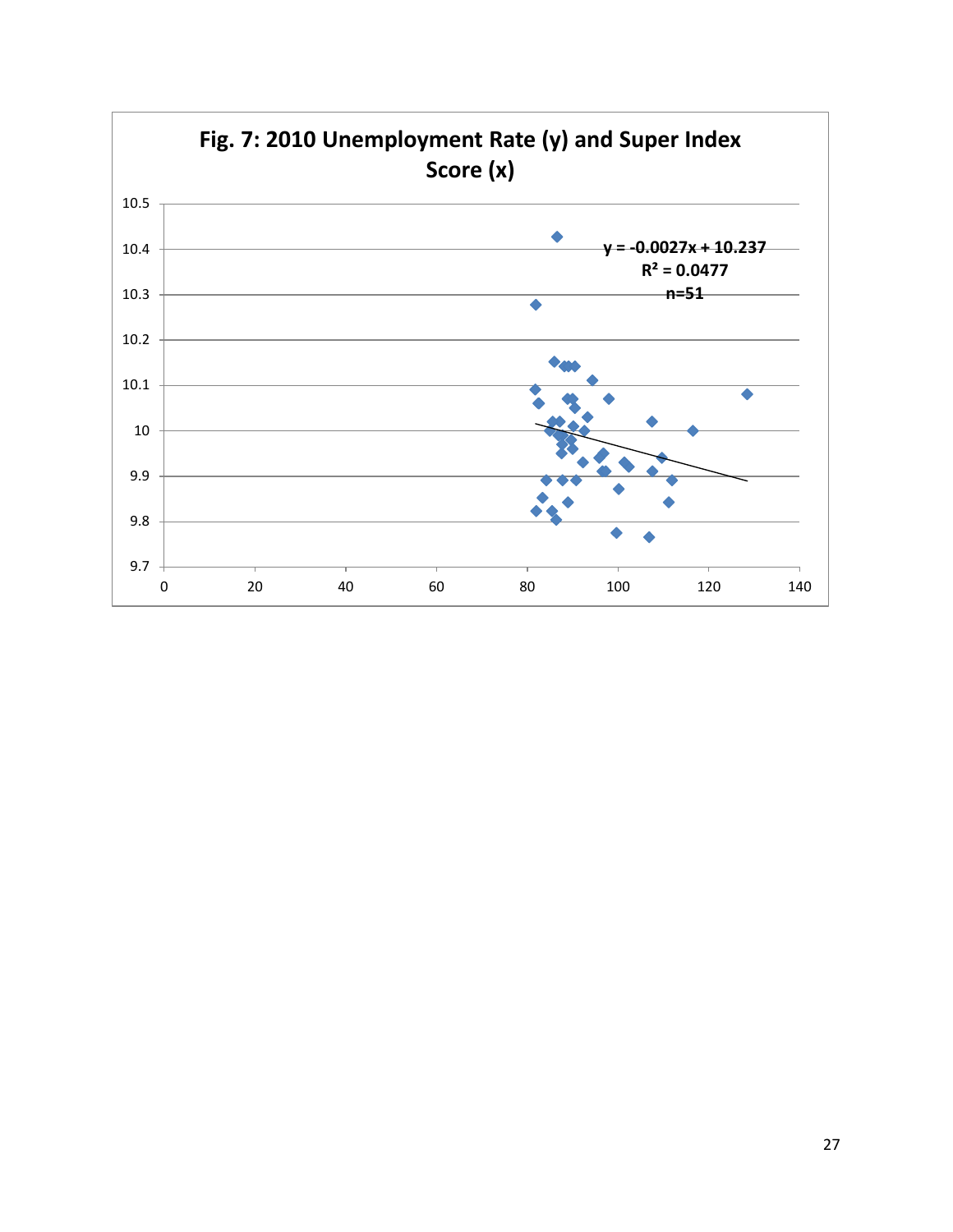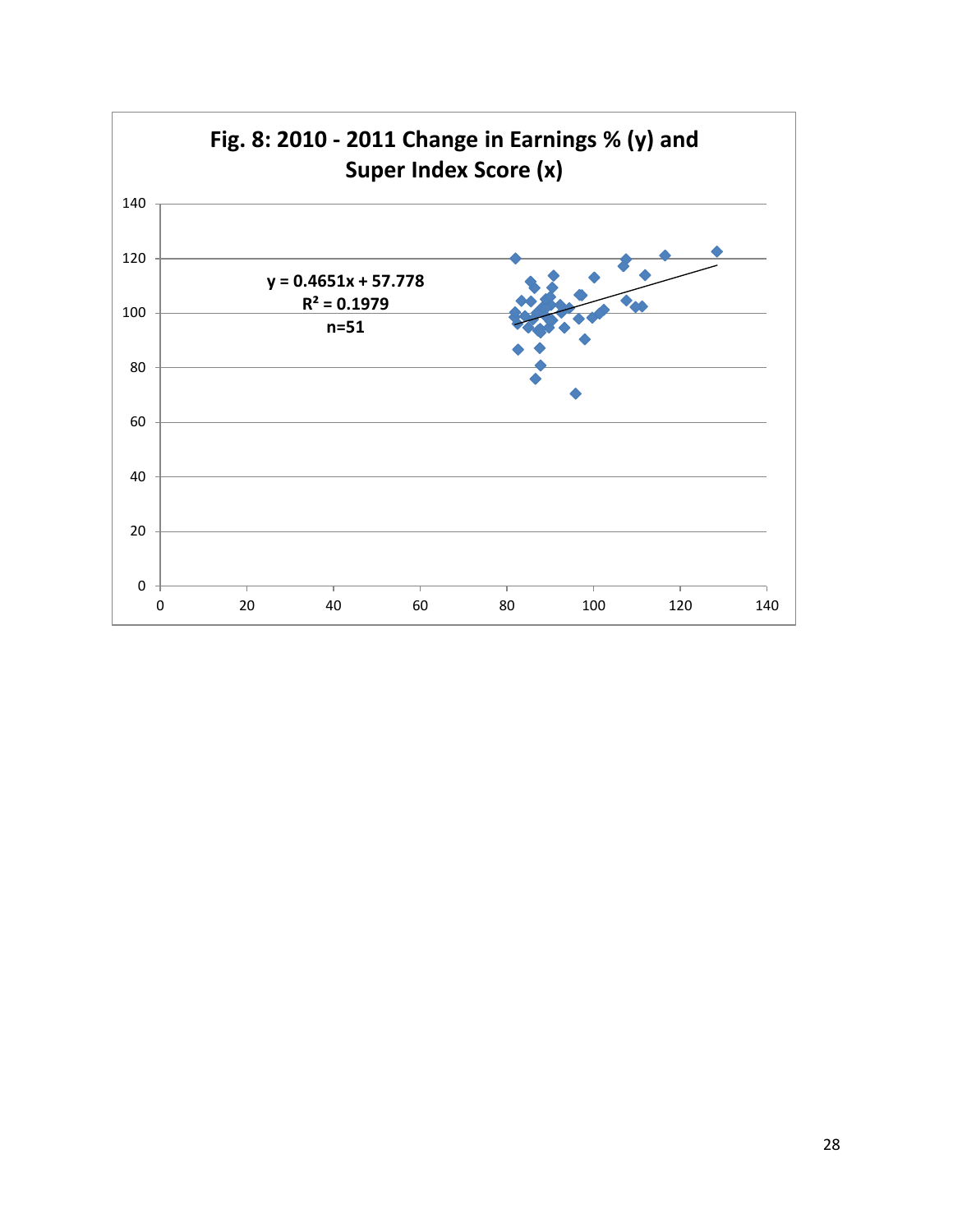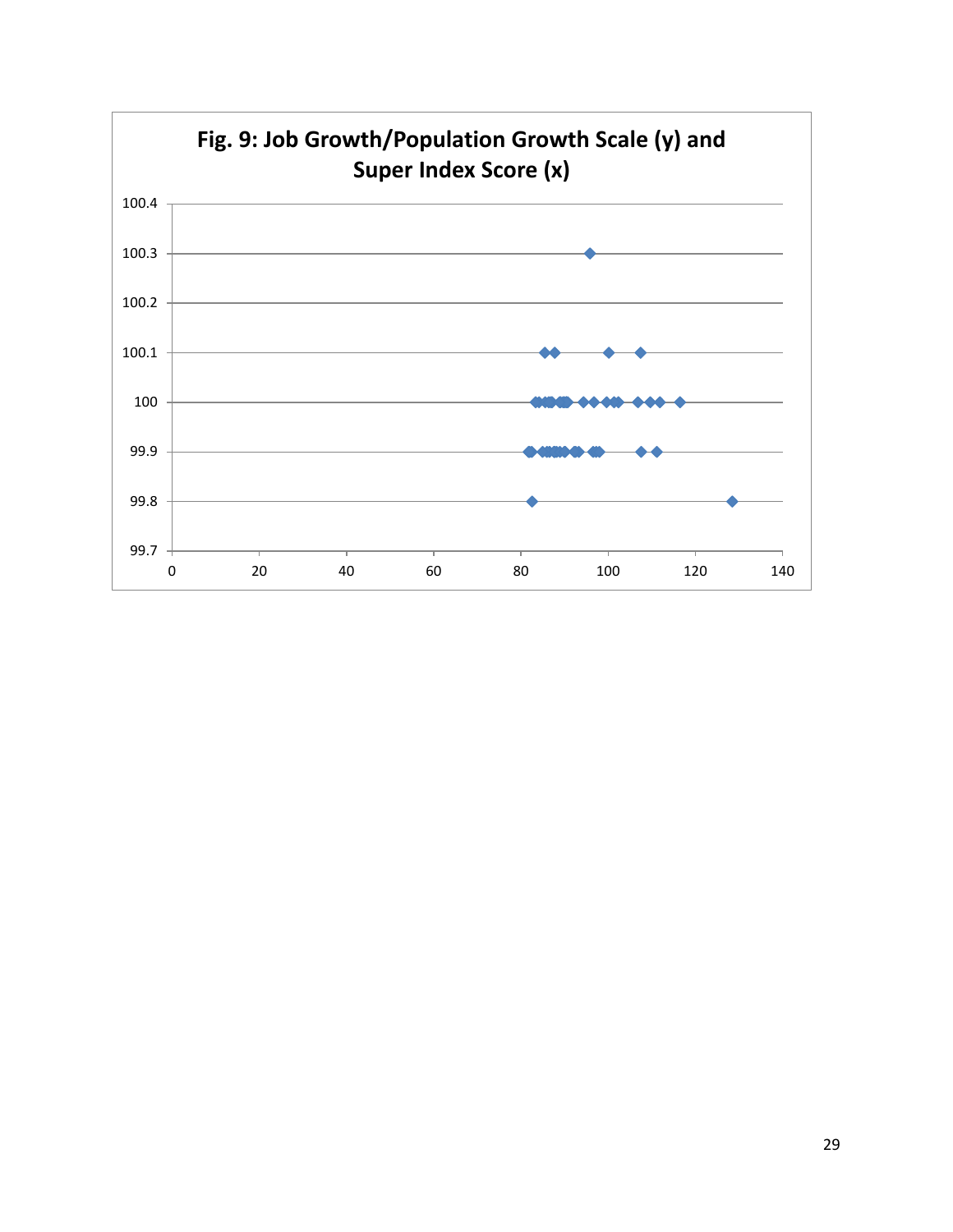## **Table 1: Multivariate Least Squares with IUPU Data—366 Metro and Micro Areas**

|                                  | $\mathbf b$            |  |
|----------------------------------|------------------------|--|
|                                  | (Std. Error)           |  |
| Constant                         | $-0.6928$              |  |
| Right to Work $(1=Yes, 0=No)$    | 0.1262<br>(1.513)      |  |
| Pct. College Educated            | 1.595<br>(1.060)       |  |
| Pct. Cluster Establishments 2011 | $0.03318**$<br>(1.203) |  |
| Adjusted r-sq.                   | 0.047                  |  |
| $*$ p < 0.05                     |                        |  |

## **Model 1: Dependent Variable is Employment Growth Pct., 2013-14**

## **Models 2, 3 and 4: Dependent Variable is Average Unemployment Rate, 2010-2012**

| <b>Model:</b>                    | (2)<br>b                | (3)<br>b                | (4)<br>b                |
|----------------------------------|-------------------------|-------------------------|-------------------------|
|                                  | (Std. Error)            | (Std. Error)            | (Std. Error)            |
| Constant                         | 13.9096                 | 13.7851                 | 17.2312                 |
| Right to Work $(1=Yes, 0=No)$    | $-1.1654**$<br>(0.2550) | $-1.1536**$<br>(0.2525) | $-0.6379*$<br>(0.2493)  |
| Pct. College Educated            | $-15.053**$<br>(1.625)  | $-15.048**$<br>(1.623)  | $-9.982**$<br>(1.745)   |
| Pct. Cluster Employment 2011     | $-0.0126$<br>(1.268)    |                         |                         |
| Pct. Cluster Payroll 2011        |                         | $-0.00798$<br>(0.778)   |                         |
| Pct. Cluster Establishments 2011 |                         |                         | $-0.1221***$<br>(1.982) |
| Adjusted r-sq.                   | 0.223                   | 0.223                   | 0.295                   |
| $*_p$ < 0.05                     |                         |                         |                         |

\*\*p < 0.01 n=366

\*\*p < 0.01  $n=366$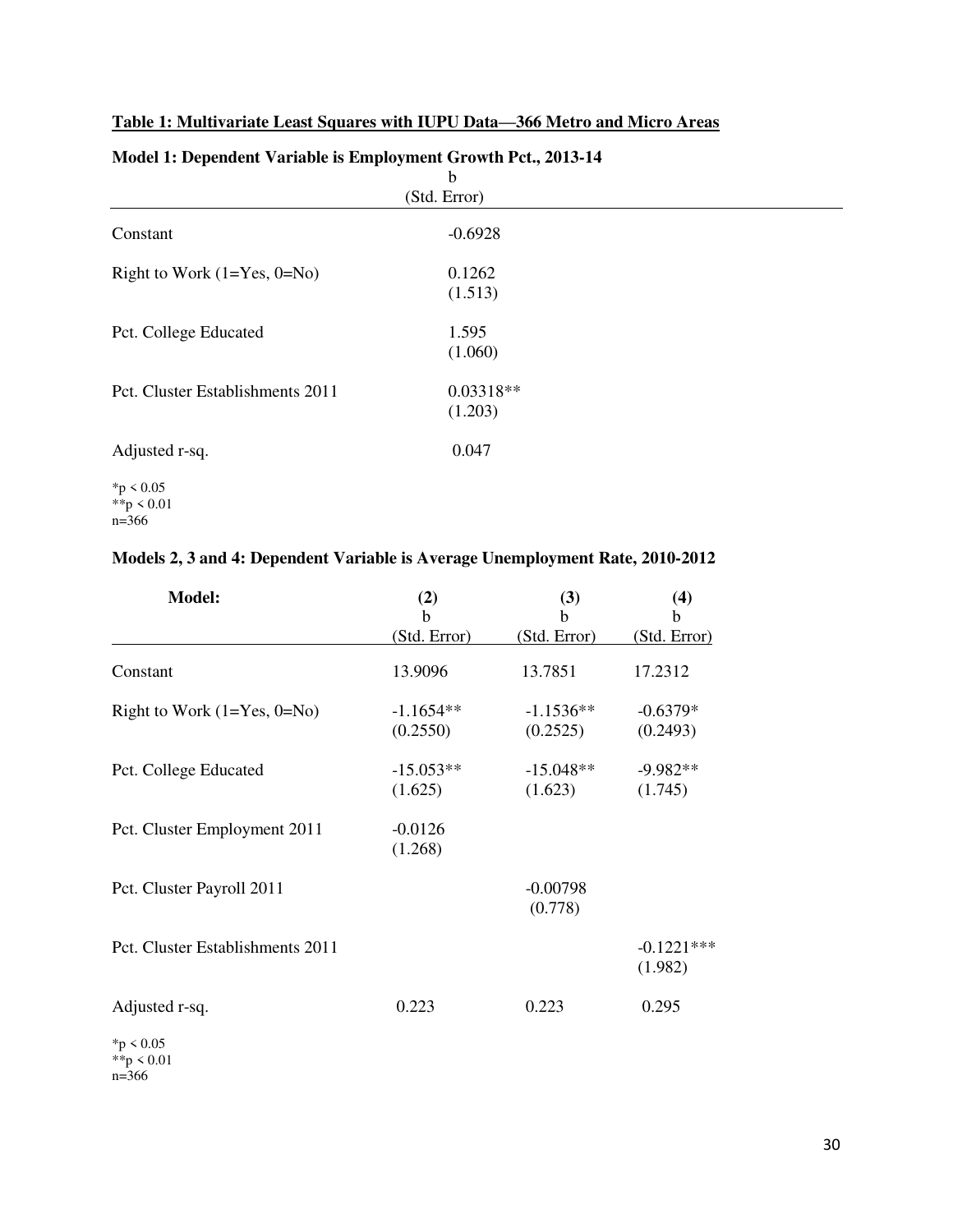## **Table 2: Multivariate Least Squares with IUPU Data—Super Index and 51 Metro Areas**

|                                        | $\mathbf b$<br>(Std. Error) |  |  |
|----------------------------------------|-----------------------------|--|--|
| Constant                               | 47.10                       |  |  |
| Right to Work $(1=Yes, 0=No)$          | 5.756*<br>(2.744)           |  |  |
| Super Index                            | $0.5528**$<br>(0.1360)      |  |  |
| Adjusted r-sq.                         | 0.235                       |  |  |
| $*$ p < 0.05<br>**p < $0.01$<br>$n=51$ |                             |  |  |

## **Model 1: Dependent Variable is the Change in Earnings, 2010-2011**

## **Model 2: Dependent Variable is the Unemployment Rate, 2010**

|                                         | $\mathbf b$             |  |
|-----------------------------------------|-------------------------|--|
|                                         | (Std. Error)            |  |
| Constant                                | 10.402                  |  |
| Right to Work                           | $-0.0884*$<br>(0.03473) |  |
| Super Index                             | $-0.004*$<br>(0.00172)  |  |
| Adjusted r-sq.                          | 0.126                   |  |
| $*p < 0.05$<br>**p < $0.01$<br>$n = 51$ |                         |  |